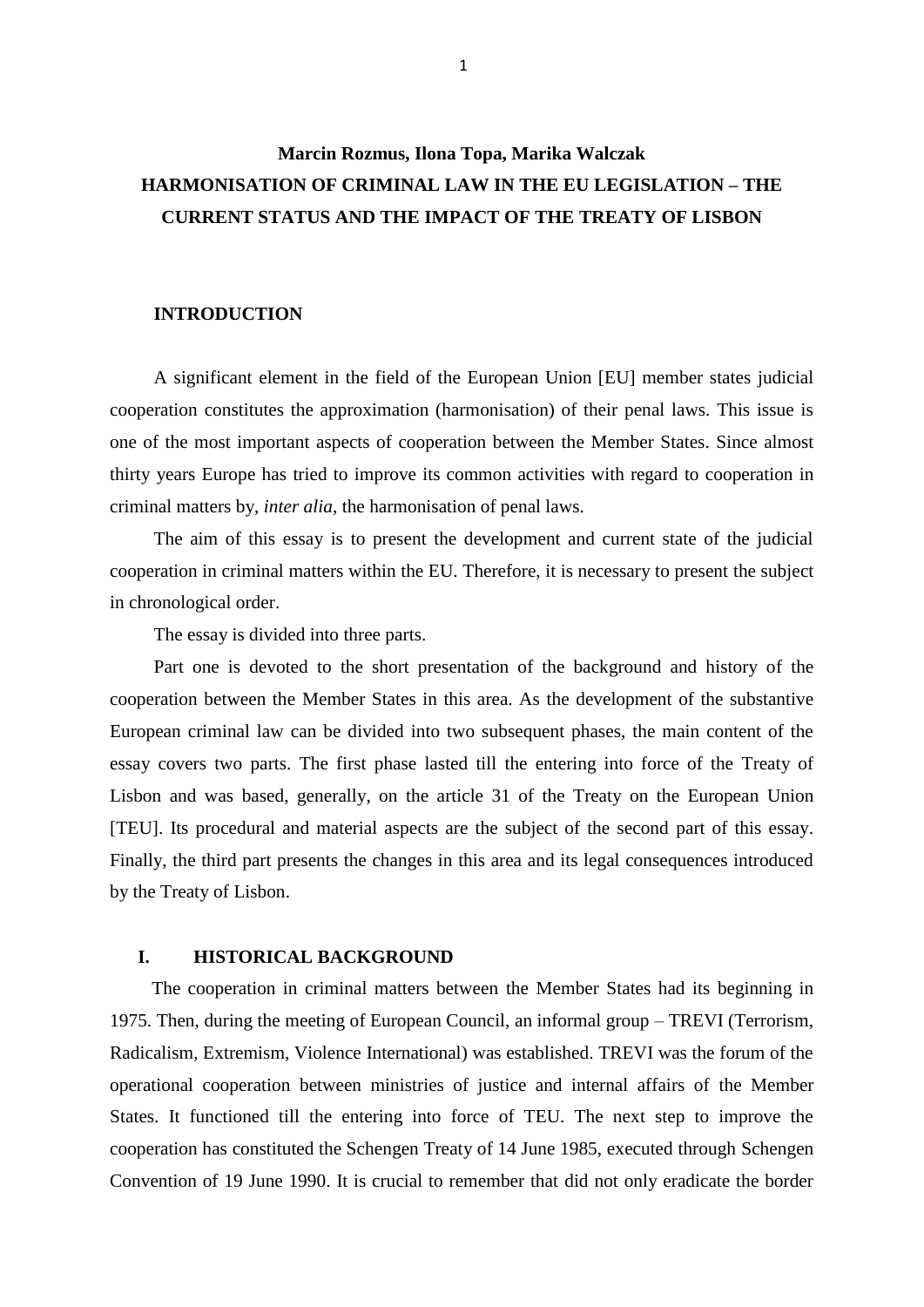control between The Member States but also provided for the deepening of the cooperation in the area of the fight against criminal behaviours as well as the broadening of the operational cooperation.

Clearly, the cooperation of European states in the area of penal law goes further than the EU; however it was the Maastricht Treaty which for the first time regulated the questions of justice system and internal affairs. Since its adoption, the Union was based on, so called, three pillars – the third one was devoted to police and judicial cooperation in criminal matters.

One of the principal goals of the EU is the creation and realization of the "space of freedom, security and justice", with the crucial role of Council and Commission (Article 3(2), Article 11 TEU). The European Judicial Area constitutes an element of the "space of freedom, security and justice" and covers the cooperation in both criminal and civil matters. The Title VI of the TEU established the cooperation in criminal matters as a subject of the intergovernmental cooperation. The common framework included the police and judicial cooperation in criminal matters and the prevention and combat against racism and xenophobia (Article 29 TEU).

The judicial cooperation intended to facilitate and accelerate the cooperation between competent ministries and judicial or equivalent authorities of the Member States with regard to judicial proceedings and the enforcement of judicial decisions. It also aimed in the facilitation of extradition between the Member States, the approximation of the criminal norms of the Member States, the prevention of the jurisdictional conflicts and, finally, the adoption of measures establishing minimum rules relating to the constituent elements of criminal acts and to penalties in the fields defined by the TEU (Article 31 TEU).

Under the Maastricht Treaty three different instruments could be adopted in the third pillar: common positions, common activities and conventions. The conventions, as treaties governed by public international law had appeared to be ineffective, as they were not ratified by all Member States. Furthermore, the ratification procedure was protracted<sup>1</sup>. Also, the other instruments of the third pillar appeared to be insufficient. The closer contacts between the Member States required the introduction of the more effective instruments. In the search for the adequate solutions, the Amsterdam Treaty (which entered into force on 1 May 1999) introduced a framework decision as a specific instrument of the third pillar.

Furthermore, during the European Council in Tampere in 1999 five-year program of actions was adopted. Its major aims were: to guarantee the freedom of movement of persons,

<sup>1</sup> K. Karsznicki, *Traktat Lizboński – nowa szansa na usprawnienie współpracy w obszarze wymiaru sprawiedliwości, "*Prokuratura i Prawo" (2009), No. 11-12.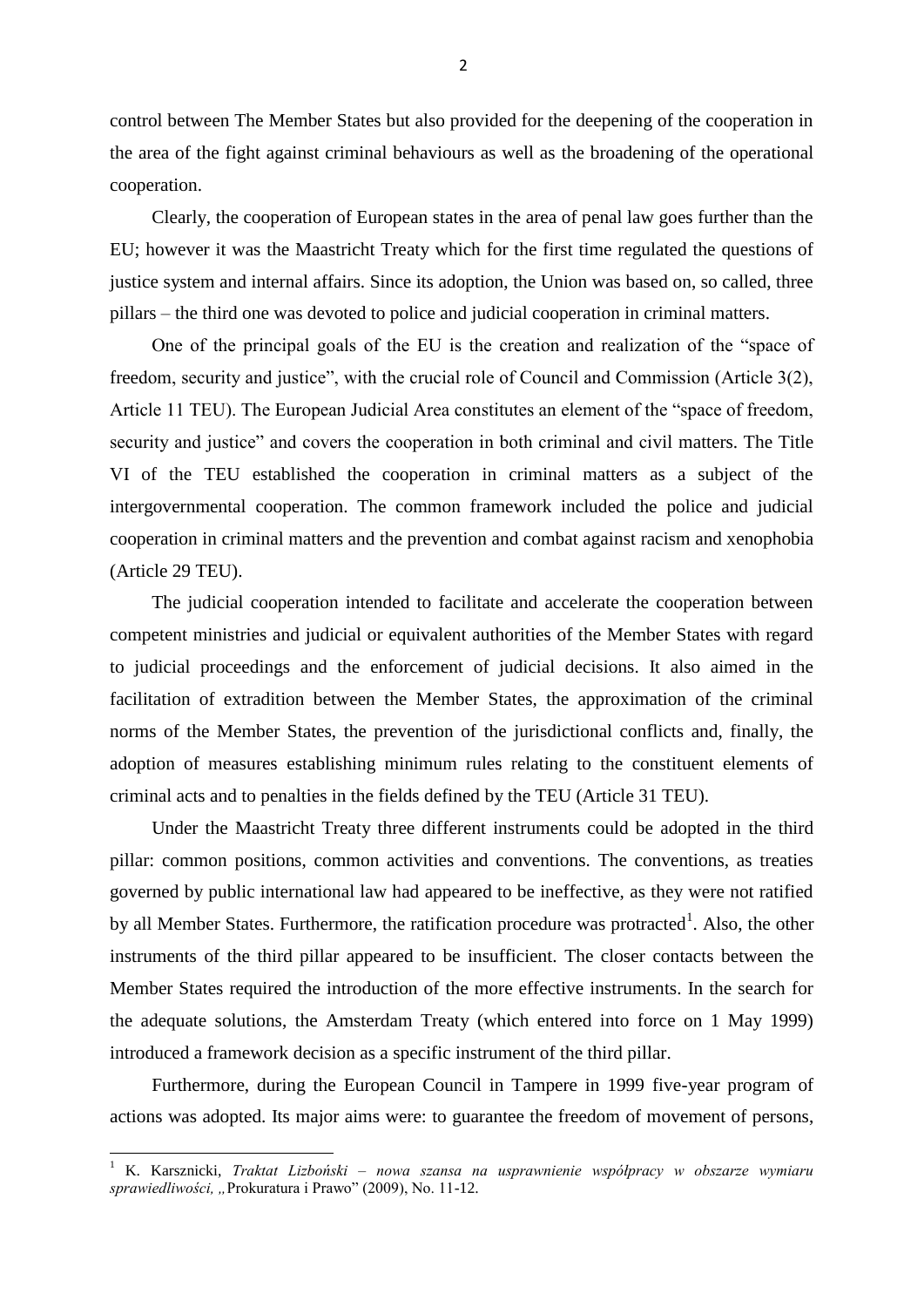to establish the security for the EU citizens, to facilitate the access to the justice system and the mutual recognition of judicial decisions and their effective implementation on the territory of the EU Member States. Despite these challenging goals, again it proved to be complicated to create effective framework of cooperation<sup>2</sup>.

Subsequent five-year program of action (the Hague program) of 2005 aimed also in the strengthening of the cooperation between the Member States. The closer cooperation was considered as a device for the assurance of fundamental rights and the minimal procedural guarantees as well as the access to justice; the fight against transnational organized crime and the prevention of terrorist threats; the continuation of the mutual recognition of judicial decisions in civil and criminal matters. Unfortunately, also this initiative did not introduce any considerable institutional changes that could positively affect the effectiveness of the Member States cooperation.

Before the Lisbon reform, under Article 34 TEU, to achieve the aims of the Union, the Council could utilize certain measures. The Council could adopt common positions, framework decisions to approximate the legal regulations in the Member States, decisions to achieve the other goals and conventions recommended to be adopted by the Member States. However, also these solutions provided evidence to be inadequate for the approximation of the Member States" legal systems. Therefore, the next step has been undertaken with the adoption of the Lisbon Treaty.

# **II. CRIMINAL MATTERS IN THE TREATY ON THE EUROPEAN UNION**

# **1. Legislative possibilities (concerning harmonisation of the substantial criminal law) in TEU.**

Decision procedure in the EU shall be effective and simultaneously shall be subjected to a democratic control. By presenting the legal heritage and legislative possibilities of the EU in criminal matters before adopting the Treaty of Lisbon it is important to mention the division of the European law for three pillars existing since adopting the Treaty of Maastricht. What was the consequence of this division was a different legislative procedure in each of pillar. In the first pillar dominated so called community method. With deference to the principle of subsidiarity, this method were due to the logic of integration and cooperation between institutions and organs of the EU and had the following features: The European

<sup>2</sup> A. Grzelak, *The European Union on the way towards the Area of Freedom, Security and Justice,* Centrum Europejskie Natolin, Warszawa 2009, p. 15.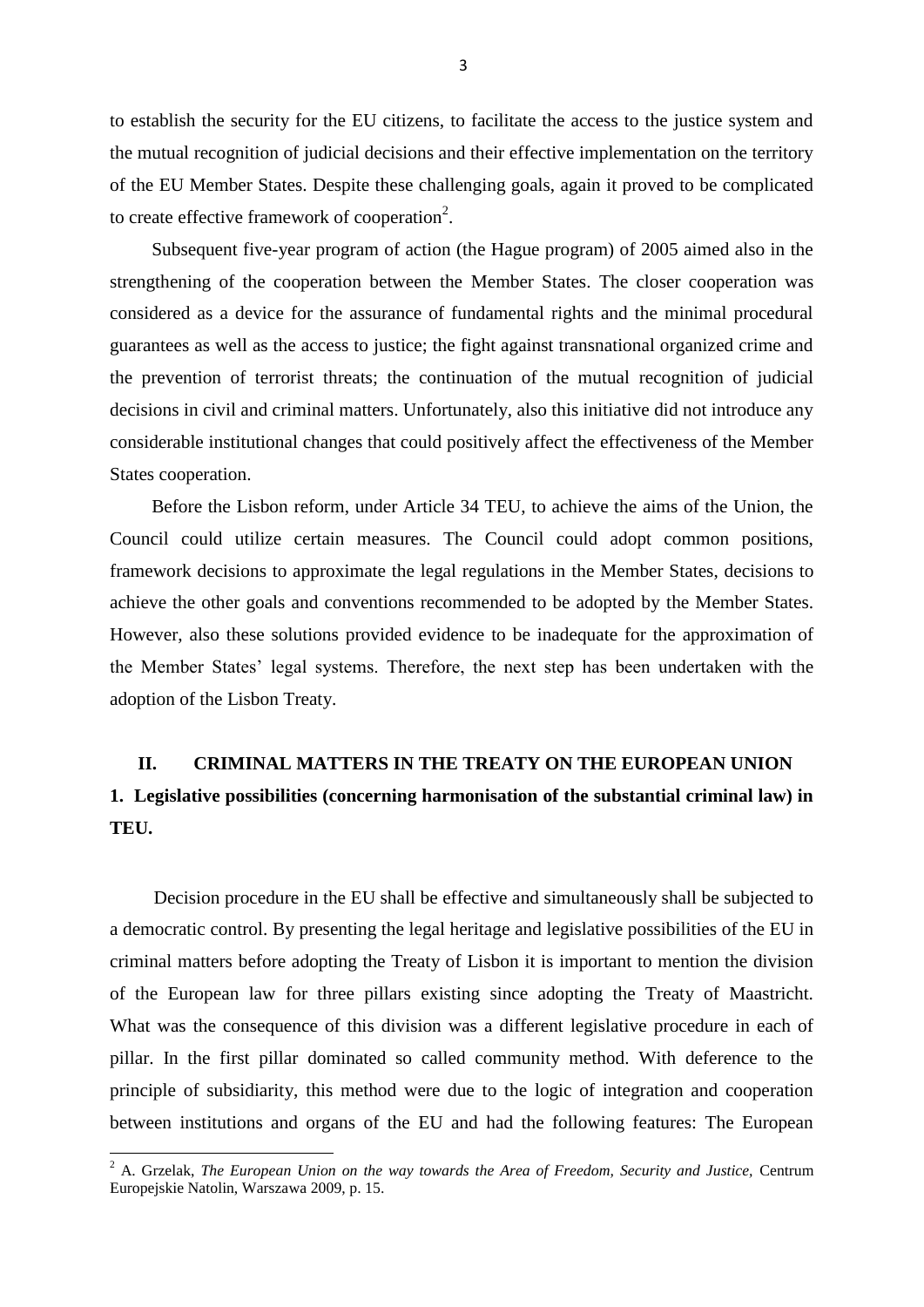Commision had a monopoly of the right of initiative, with some exceptions the European Council voted by the qualified majority. The European Parliament had an active role and the European Court of Justice [the ECJ] was responsible for the uniformity of the interpretation of the community law. The first pillar connected the whole common policy (e. g. common agricultural policy, monetary policy, transport, common trade). Consequently, in the first pillar the institutions of the EU had the biggest possibilities. As a rule, decisions in the first pillar were undertaken by the qualified majority voting in the European Council, after the proposal of the Commission, and the acceptance of the European Parliament. As a result, legal instruments adopted in the first pillar were the effect of the activity of three actors – the Commission, the Council and the European Parliament.

The community method was different from the rules of the activity of the institution in the other two pillars, which was based on the intergovernmental cooperation. The second and the third pillar contain the matters, that were not yet "communized". The main purpose of the cooperation in the police and criminal matters were to guarantee the citizens of the EU the high level of protection, so the activity undertaken within its limits shall strengthen fast and effective cooperation of police and judicial authorities. The main role was played by the European Council conferring in these matters usually in the composition of ministers of justice and/or internal security. The justification of the intergovernmental method resulted from the fact, that the Member States were not ready for more advanced mechanisms of cooperation. It cannot be forgotten, that the area of judicial and police cooperation in criminal matters is not an exclusive EU competence.

In the intergovernmental method in the third pillar it can be observed a few characteristic elements: the European Commission has a right of initiative, which is divided with the Member States, the Council decides usually unanimously, the European Parliament has a consultative role, and a role of the ECJ is explicitly limited. Moreover, pursuant to article 42 TEU the Council could unanimously decide (after the opinion of the Commission or a member state), that activities undertaken in the judicial cooperation in criminal matters should be subjected to the Title IV of the Treaty establishing the European Community [TEC]. That meant that the rules governing the first pillar should apply to these matters. In comparison to the first pillar, article 39 TEU considerably limited the role of the European Parliament in the third pillar to the role of the opinion-giver<sup>3</sup>. The Council could have ignored the opinion the European Parliament, because it was not binding for the Council. As the

<sup>3</sup> Maria Fletcher, Robin Lööf, Bill Gilmore, William C. Gilmore *EU criminal law and justice,* p. 177, Edward Elgar Publishing, 2008, p. 235.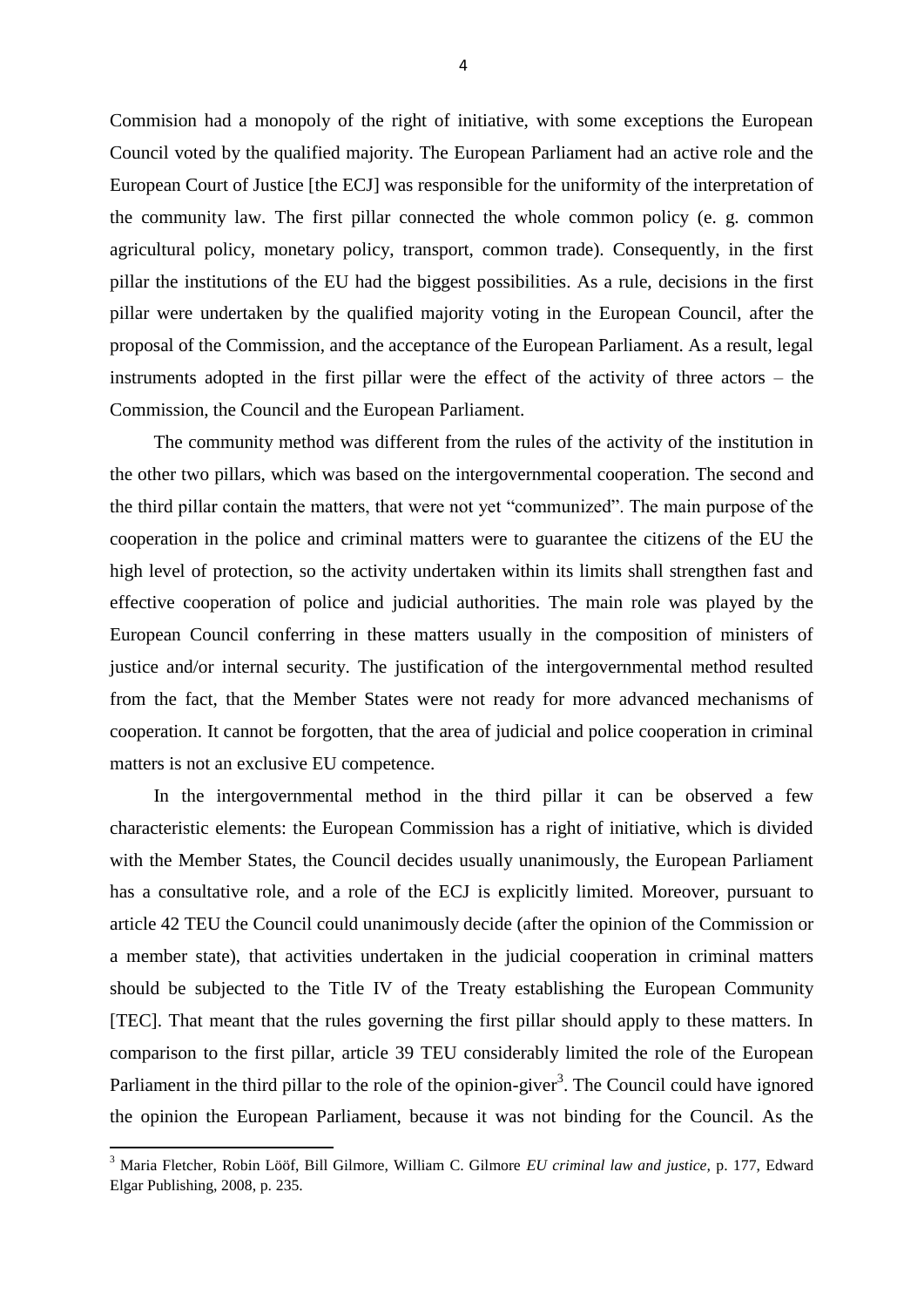institutional reforms developed, the role of the unanimity decreased and the role of qualified majority voting increased, that was expected to make the common policy more effective. However, in the first pillar unanimity was still the dominating form of legislation.

Pursuant to article 34 TEU in the area of judicial and police cooperation in criminal matters the EU has following possibilities of activity: (1) common positions, (2) framework decisions for the purpose of approximation of the laws and regulations of the Member States and (3) decisions for any other purpose consistent with the objectives of this Title, excluding any approximation of the laws and regulations of the Member States. We will consider only framework decisions, introduced in the Treaty of Amsterdam, being the only instrument of approximation of the laws concerning criminal matters.

Framework decisions as a new instrument within the limits of the third pillar were introduced by the Treaty of Amsterdam. After this reform there were doubts whether framework decisions are international treaties, which would confirm the international aspect of the cooperation or they act of supranational law. There is no clear answer in TEU. On the margin of its problem we can underline, that framework decisions are destined only to the Member States, and its effectiveness is a result of the rules of international law and provisions of states" constitutions. They are similar to the directives in the first pillar but they do not have a direct effect<sup>4</sup>. Framework decisions are limited to the judicial and police cooperation in criminal matters. They replaced common activity in the area of judicial and police cooperation in criminal matters.

The main role in the coordination of the activity of the Member States were played by the Council. The Member States and the Commission had in the third pillar the equal right of initiative. Decisions were undertaken unanimously. Framework decisions could have been adopted in the purpose particularly indicated in the TEU: approximation of the laws and regulations of the Member States. The general legal basis for adopting framework decisions were article 34 paragraph 2 letter b) TEU. Nevertheless, it was not the sole basis, since, there was necessary to indicate – depending on the area of regulation – the particular provision of the Title VI TEU as well (other than article 34 TEU). These instruments were binding for the Member States only as to the result to be achieved, but national authorities were left to the choice of form and methods.

What is particularly important for the effective applying of framework decisions, it is their implementation. After adopting a framework decision the Member States were obliged

 4 Feliks Prusak, *Zakres związania polskiego prawa karnego konwencją Unii Europejskiej w zakresie ochrony interesów finansowych Wspólnot Europejskich,* Prokuratura i Prawo 2009, nr 6, p. 9.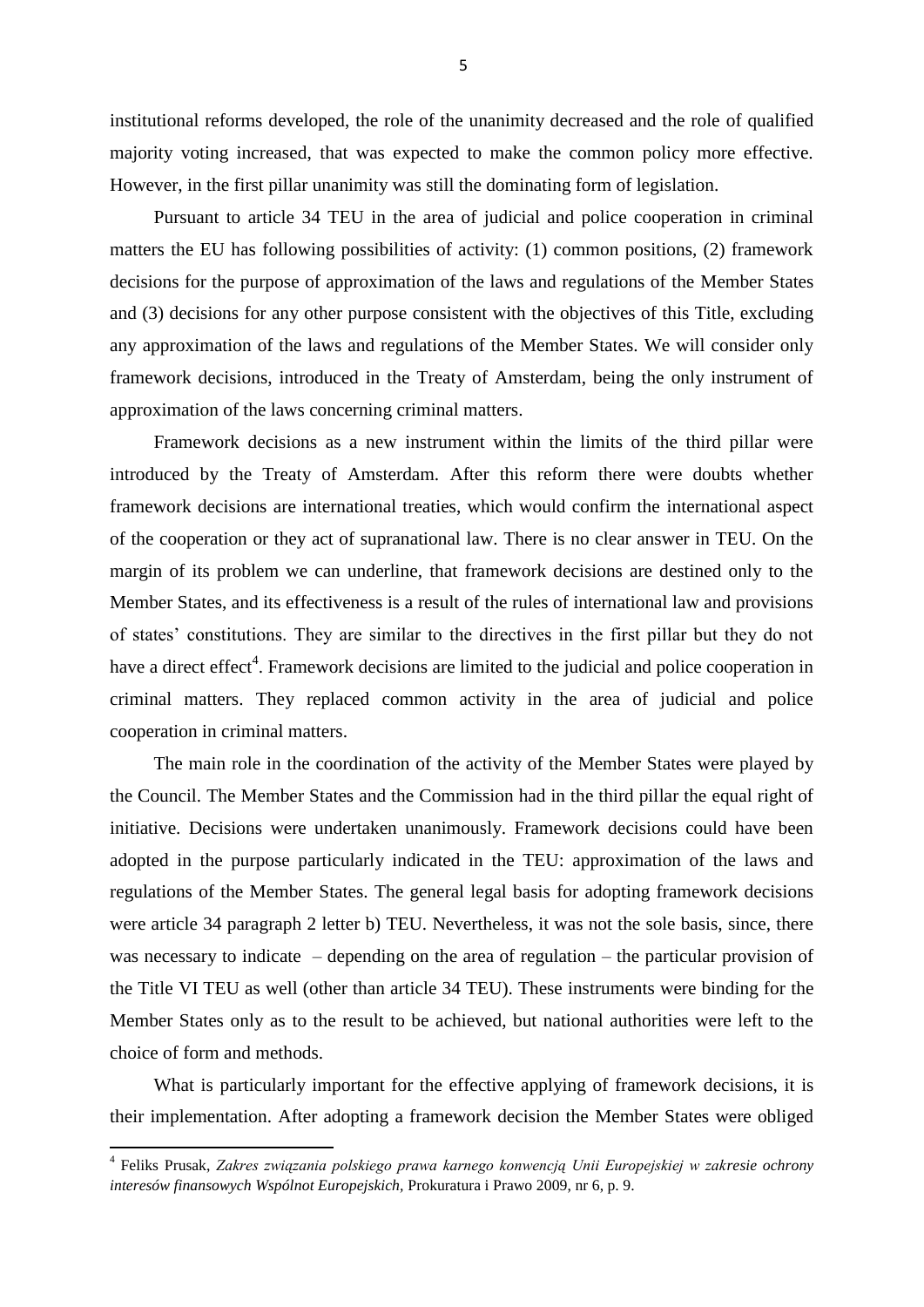to undertake particular activity in the indicated term. The result pointed out by a framework decision had to be achieved in the specified term. However, there was no the method of execute the obligation of introducing provisions of a framework decision to a state's legal system in a specified term (as e. g. in the article 226 TEC). The Member states were free how to divide competences of their institutions by implementing a framework decision, and simultaneously states had to adopt the measures, which were not peremptory norms<sup>5</sup>. Freedom of choice of forms and methods of implementing decisions allowed to take into account the specific of criminal regulations in the sensitive area of cooperation in criminal matters. By adopting framework decisions the Member States were obliged mainly to approximate and to implement provisions concerning definition of criminal offences and sanctions. National regulations has a purpose to assure harmonised method of combating certain phenomena. The disadvantages of the framework decisions stem out from the obligation to taking into account the legal systems of different states, hence their regulations are frequently too general. Too general wording of framework decisions limits its planned effect: the harmonisation of law. Implementation of the rules in the particular legal systems was the role of the Member States. The governments were responsible for the correct transposition. The lack of it, deficient transposition or its delay was treated as an infringement of the obligations undertaken by accessing to the Union. However, the competence of the ECJ in this matter were limited, what is considered below.

According to the TEU, the Council had to consult the European Parliament before adopting any measure concerning criminal law. The European Parliament shall deliver its opinion within a time-limit which the Council may lay down, which shall not be less than three months. In the absence of an opinion within that time-limit, the Council may act alone. As a result, that the Council was independent in the adopting of decisions. An opinion of the European Parliament was not binding, but had a political importance. Forbearance of consulting the European Parliament or adopting a decision before the European Parliament had delivered an opinion was infringement of the procedure and could have been a basis for bringing an action pursuant to article 35 paragraph 6 TUE. To avoid total independence of the Council, the office of President and the European Commission had to inform the European Parliament of the working in this matter. What is more, the European Parliament was entitled to ask the questions or to present recommendations to the Council, and once a year it was held a debate about the progress in the judicial and police cooperation in criminal matters.

 $\overline{\phantom{a}}$ 

<sup>5</sup> Anna Grzelak *Trzeci filar Unii Europejskiej,* Wydawnictwo Sejmowe, Warszawa 2008, p. 118.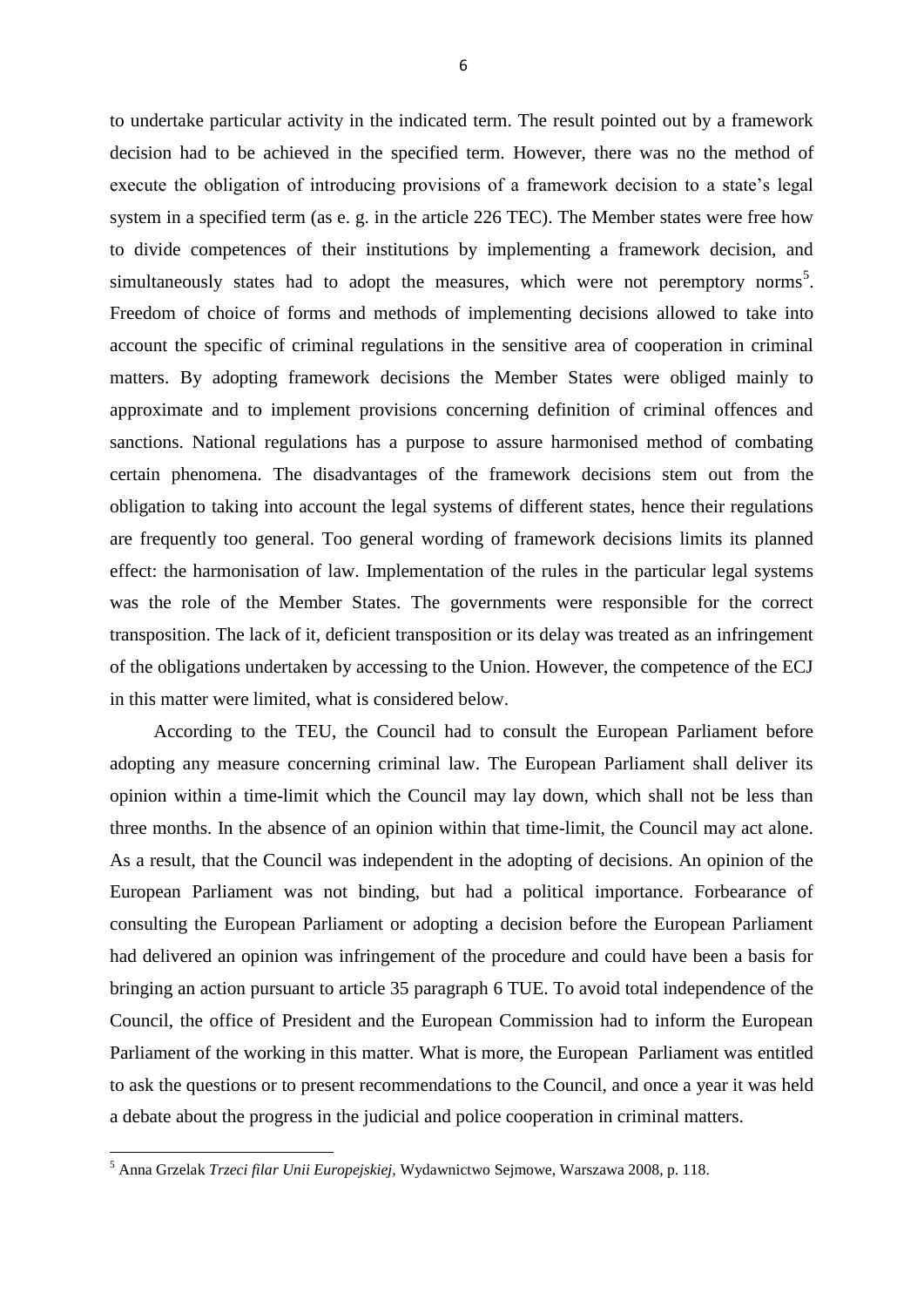It is impossible to present the former "third pillar" without mentioning the judgment of the ECJ in the case  $C-176/03^6$ , which makes apparent the division of competences in criminal matters between the first and the third pillar. Up to this judgment the ECJ stated, that criminal law is – generally speaking – the competence of the Member States under the third pillar, while the European Community [EC] does not have a competence to regulate criminal substantial law and criminal procedure<sup>7</sup>. In this case the Commission, supported by the European Parliament, requested to annulled Framework Decision 2003/80/JAI of the Council from 27 January 2003 on the protection of the environment through criminal law. According to the Commission, the Council had applied erroneous legal basis (article 29 TUE and following ones) for imposing the obligation of implement the rules of criminal nature on the Member States. The Commission stated that right legal basis should have been article 175 TEC, because pursuant to the article 251 TEC decisions concerning environmental policy should have been undertaken in the codecision procedure (this area was the part of the first pillar). After analysing the first 7 articles of the decision, because of its substance and aim (environmental policy), the ECJ annulled the decision. This judgment had the crucial importance for division of competences between two pillars. What results from this judgment is that the Community was competent to establish criminal rules necessary to increase the level of the effectiveness of the common policy, while the rules of criminal law prepared to strengthen cooperation in criminal matters are subjected to the Title VI of the TEU (the third pillar). The choice of the legal basis determines the form and the procedure in which the act shall be prepared and adopted<sup>8</sup>. We shall remember, that criminal law as such was not a part of the competences of the Community and any acts of the Community in this matter had to have a particular legal basis. The jugdment of the ECJ did not grant the Community the general competence in the area of criminal law, but stated, that approximation of states' legal systems in the area of criminal law when it concerns the crimes infringing common policies should have been subjected to the procedures proper for the particular policy<sup>9</sup>.

Referring to the control over the framework decisions, the competence of the ECJ shall be underlined. The ECJ could control the legality and interpret framework decisions. The jurisdiction of the Tribunal was facultative, depending on the consent of the particular Member States (article 35 TEU). Pursuant to article 35 paragraph 3 letters a), b) a member

 $\overline{\phantom{a}}$ 

<sup>6</sup> Case C-176/03, *Commission v Council,* judgment of September 13, 2005.

<sup>7</sup> Case 203/80, *Casati* [1981] E.C.R. 2595, Case 186/87, *Cowan* [1989] E.C.R. 195, Case C-226/97 *Lemmens*  [1998].

<sup>&</sup>lt;sup>8</sup> Simon White *Harmonisation of criminal law under the first pillar*, European Law Review 2006, 31(1), 81-92.

<sup>9</sup> Anna Grzelak *Trzeci filar ..* p. 60.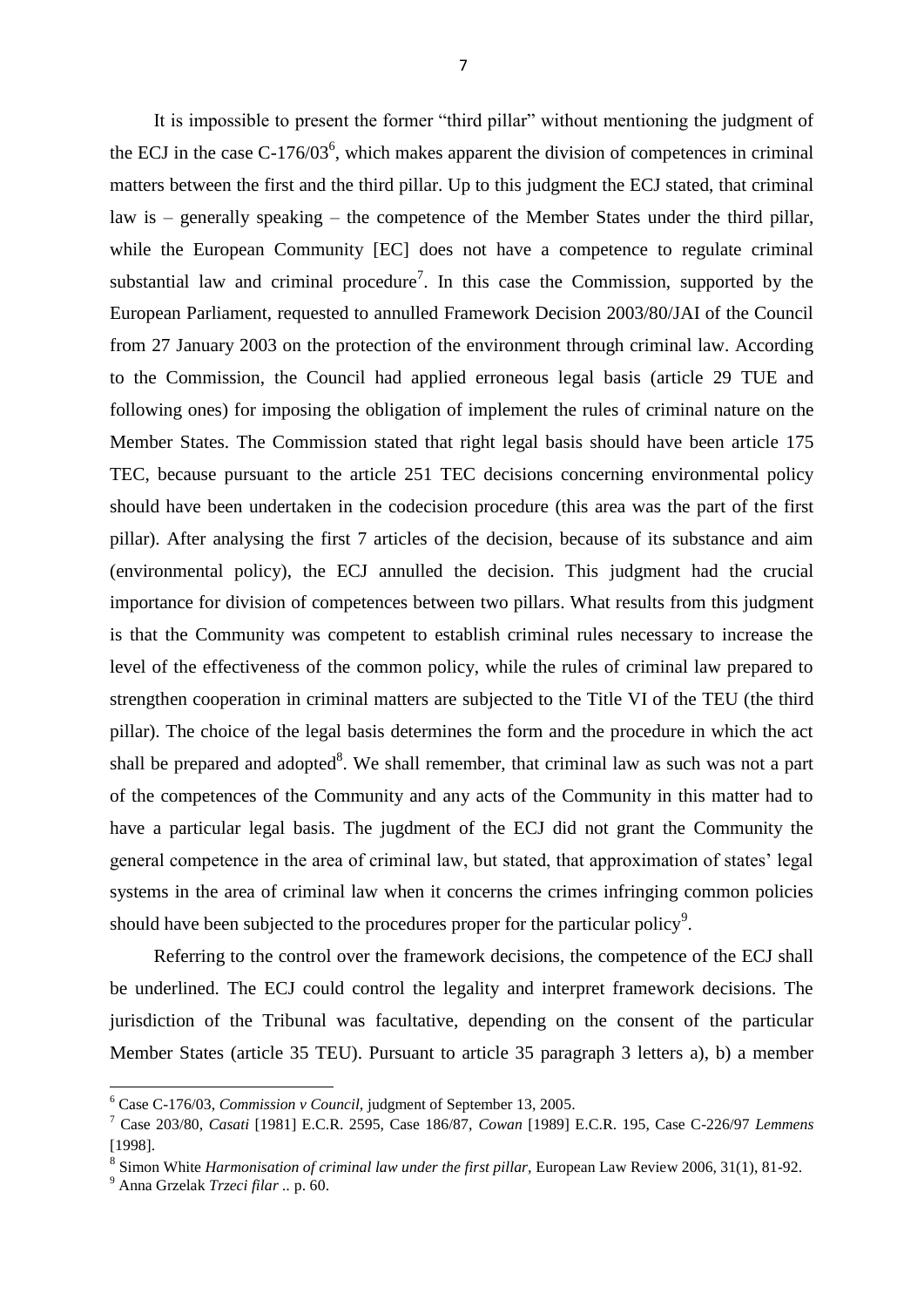state, by a declaration made at the time of signature of the Treaty of Amsterdam or at anytime thereafter, could have accepted the jurisdiction of the Court of Justice to give preliminary rulings on the validity and interpretation of framework decisions, and decisions on the interpretation of conventions established under this Title and on the validity and interpretation of the measures implementing them. The facultative jurisdiction of the ECJ suggests an approximation of the role of the ECJ to international courts, what underlines the international character of legal instruments adopted in the third pillar.

The ECJ was also competent to control the legality of framework decisions, (article 35 paragraph 6 TEU)<sup>10</sup>. The subjects legitimated to brought action were the Commission or a member state. TEU did not regulated the legal effects of proclaiming decisions null and void. It shall be underlined, that article 35 paragraph 6 TEU did not obligated the ECJ to declare the act null. Moreover, the ECJ ruled on any dispute between the Member States regarding the interpretation or the application of framework decisions, unless the Council settled the dispute within six months of its being referred to the Council by one of its member.

In the latest case-law the ECJ confirmed its position in the third pillar and appliance of its heritage to some instruments of the third pillar<sup>11</sup> (e. g. the necessity of respecting the Community competence, which stemmed out from the abovementioned case C-176/03). Referring to the right of control pursuant to article 35 TEU, the ECJ treated this procedure as an equivalent of the procedure based on article 234 TEC (with deference to the limitations of article 35 TEU). What is more, the ECJ underlined, that European friendly interpretation of legal acts of the EC applies to framework decisions as well.

# **2. Current status of harmonisation**

Under the TEU there were adopted a number of legal acts directed in the harmonisation of penal laws with regard to certain areas considered crucial in the fight against organized crime.

Accordingly, the main legal instruments to approximate the national substantive criminal law were framework decisions. Nonetheless, one should remember that although the Treaties of Maastricht and Amsterdam gave the impression that approximation was a new concept, the idea to approximate or harmonize the criminal legislation had already been incorporated in

1

<sup>10</sup> Jan Barcz, *Obecny reżim prawny w Tytule IV TWE. Znaczenie klauzuli kładki zawartej w art.67 ust. 2 TWE [w:] Jurysdykcja Trybunału Sprawiedliwości WE do orzekania w trybie prejudycjalnym w dziedzinie wiz, azylu, imigracji i innych polityk związanych ze swobodnym przepływem osób (Tytuł IV TWE),* Warszawa 2007.  $11$  Case C-105/03 Pupino [2005].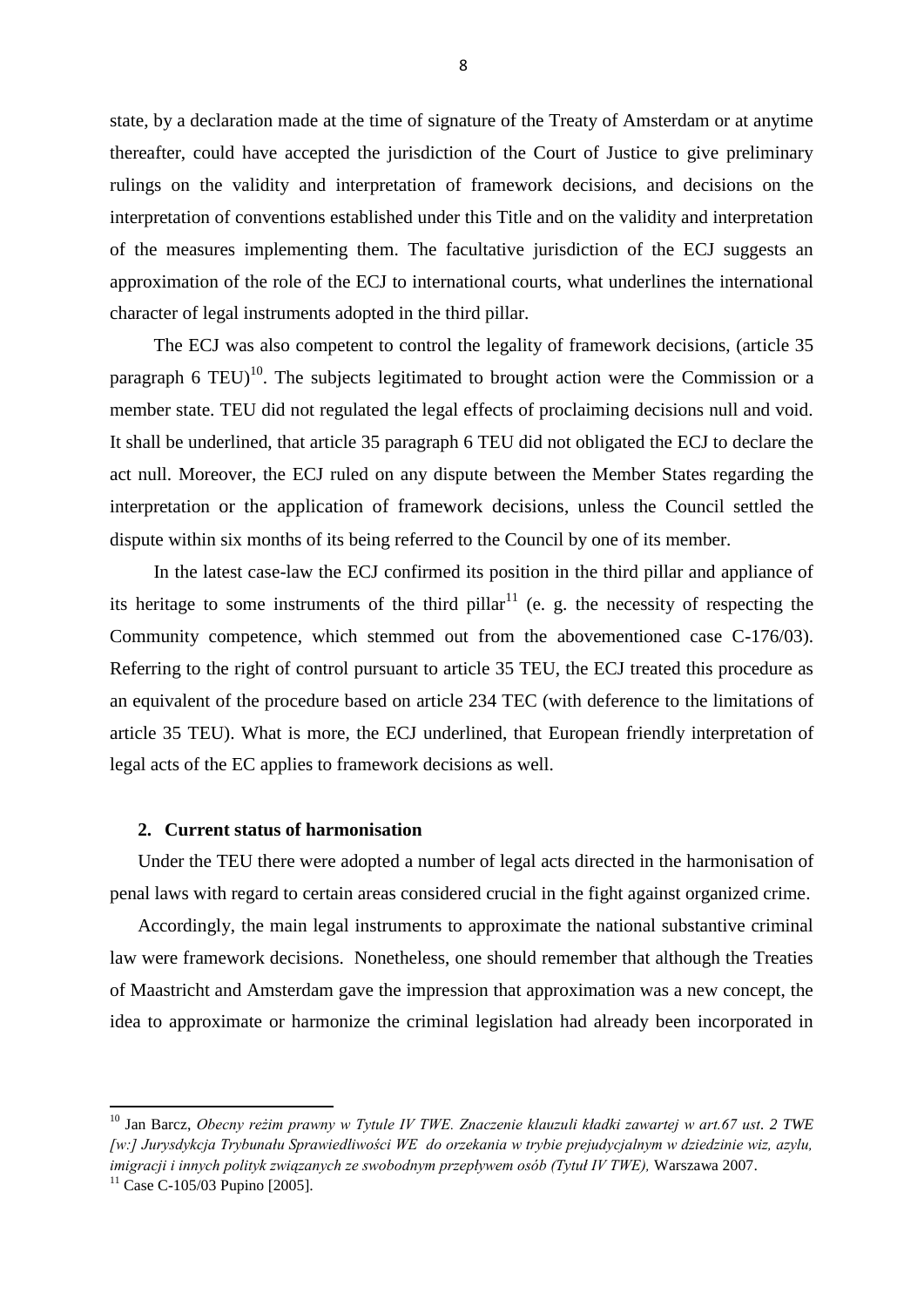earlier legal instruments of the UE. Some of them – conventions, joint actions and others are mentioned below.

As has been already stated above, Article 29 TEU provided that the "area of freedom, security and justice' shall be achieved through closer police cooperation, judicial cooperation and, where necessary, through approximation of rules on criminal matters in the Member States, the latter in accordance with Article 31 paragraph 1 letter e) TEU. According to it, approximation shall be achieved by progressively adopting measures establishing minimum rules relating to the constituent elements of criminal acts and to penalties in the fields of organized crime, terrorism and illicit drug trafficking. However, despite that strict regulation contained in Article 31 paragraph 1 letter e) TUE, apart from crimes in relation to terrorism and illicit drug trafficking, a wide range of offences such as racism/xenophobia, high-tech crime, trafficking in human beings, financial crime, tax fraud, sexual exploitation of children, environmental crime and even unauthorized entry, transit and residence are the subject of the harmonisation efforts in the EU. One should note that such an activity was neither in line with TEU provisions nor with the EU policy documents. In literature it was assessed that the Justice and Home Affairs Council (JHA Council) and the Commission seemed to deliberately disregard the essentially limited mandate that the TEU had given them – that is to adopt measures establishing minimum rules relating to substantive criminal law in only a limited number of subject areas.

The scope and size of this article does not allow to describe all of the framework decisions (and other legal instruments) dealing with the approximation of substantive criminal law, even with regard to binding legal instruments. What is more, there was a great number of nonbinding documents – resolutions of the EC/EU institutions, programs of action, declarations etc. One must have them in mind although they are not the subject of this article. It should be also underlined that the binding legal instruments cover, in general terms, the broad-spectrum area of fight against organized crime. Therefore, in addition to the specific regulations, some legal documents relating to this general category were adopted. It is sufficient to mention the Framework Decision of 24 October 2008 on the fight against organized crime<sup>12</sup> that deals with the offences relating to participation in a criminal organization and provides for minimum criminal sanctions as well as the liability of legal persons. It should be added that

 $12$  2008/841/JHA, OJ L 300/42 of 11 November 2008 (it repealed previous Joint Action 98/733/JHA).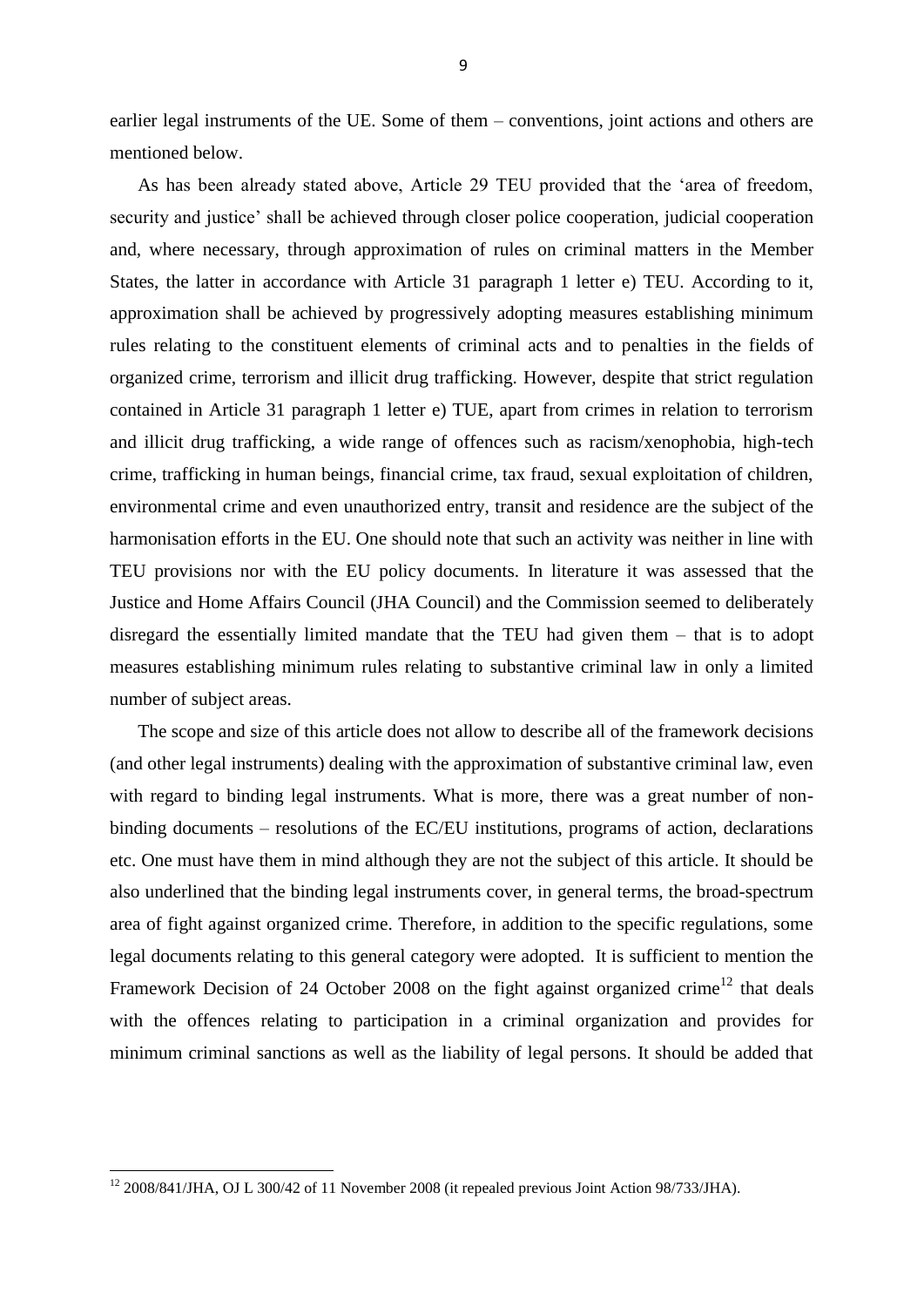the EU has also approved the United Nations Convention against transnational organized crime (Palermo Convention) $^{13}$ .

#### **A. Crimes against financial interests of the EU**

**.** 

One of the first areas in which common activities with regard to approximation of penal laws were undertaken has been the combat against fraud and other illegal acts affecting the financial interests of EC. It was rather clear – the realization of the idea of common market had also their negative implication that is also the criminal behaviours "went beyond the borders".

Under Article 280 of TEC the Member States shall counter fraud and any other illegal activities affecting the financial interests of the Community through measures which shall act as a deterrent and be such as to afford effective protection in the Member States. As the framework decision were introduced by the Amsterdam Treaty, the Member States signed the Convention of 26 July 1995 on the protection of the European Communities' financial interests<sup>14</sup> and two additional protocols<sup>15</sup> which provide for measures aimed in particular at aligning national criminal laws. More specifically, they address corruption and other financial or economic crimes as well as related conduct, insofar as the conduct involved affects the interests of the EU itself. The Convention deals with a list of conduct designated as "fraud affecting the European Communities' financial interests". The first Protocol deals with active and passive corruption (bribery and similar conduct, in which some promise, benefit or advantage is solicited, offered or exchanged in return for undue influence on the exercise of public duty), the second with money laundering and the confiscation of the proceeds of fraud and corruption as set out in the previous instruments. Other important legal instruments adopted in this area include: Framework Decision of 29 May 2000 on increasing protection by criminal penalties and other sanctions against counterfeiting in connection with the introduction of the euro<sup>16</sup>, Framework Decision of 28 May 2001 on combating fraud and

<sup>&</sup>lt;sup>13</sup> See: Decision of 29 April 2004 on the conclusion, on behalf of the European Community, of the United Nations Convention against Transnational Organized Crime, 2004/579/EC, OJ L 261/69 of 6 August 2004.

<sup>&</sup>lt;sup>14</sup> Council Act of 26 July 1995 drawing up the Convention on the protection of the financial interests of the European Communities, OJ C 316 of 27 November 1995 (entered into force on 17 October 2002).

<sup>&</sup>lt;sup>15</sup> See: Protocol drawn up on the basis of Article K.3 of the Treaty on European Union to the Convention on the protection of the European Communities' financial interests, OJ C 313 of 23 October 1996; Second Protocol, drawn up on the basis of Article K.3 of the treaty on European Union, to the Convention on the protection of the European Communities' financial interests, OJ C 221 of 19 July 1997.

<sup>&</sup>lt;sup>16</sup> 2000/383/JHA, OJ L 140 of 14 June 2000. See also: Framework Decision of 6 December 2001 amending Framework Decision 2000/383/JHA on increasing protection by criminal penalties and other sanctions against counterfeiting in connection with the introduction of the euro, OJ L 329/3 of 14 December 2001.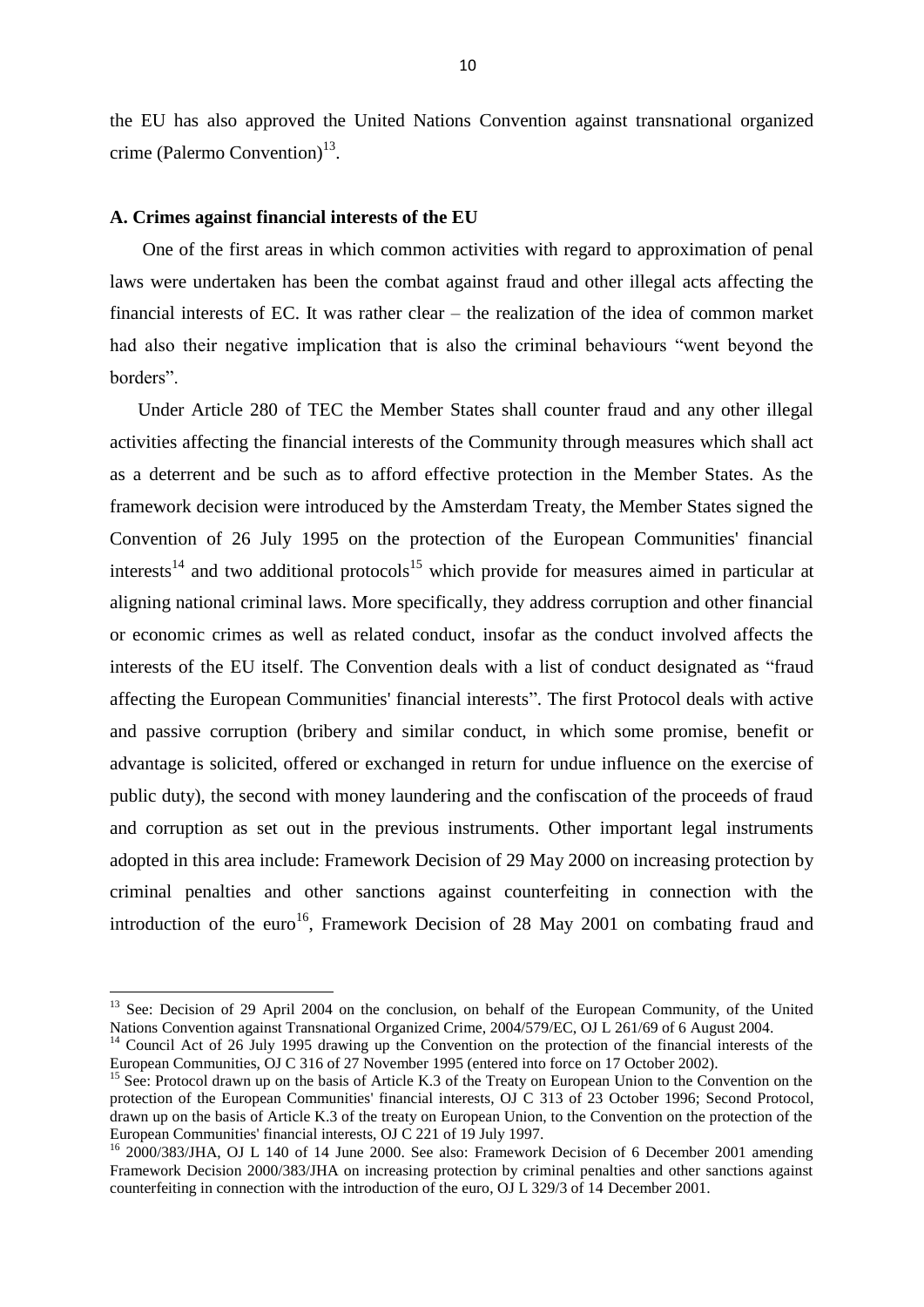counterfeiting of non-cash means of payment<sup>17</sup> and Convention against corruption involving officials<sup>18</sup>. Generally speaking, all these abovementioned legal acts define specific behaviors that shall be considered criminal offences as well as introduce minimal criminal sanctions.

The abuses against the financial interests of the Union have also been the subject of the case law of the Court of Justice. In its judgment of 8 July 1999 in the case *Criminal Proceedings against Maria Amélia Nunes and Evangelina de Matos*<sup>19</sup>, the Court stated that Article 10 TEC requires the Member States to take all effective measures to sanction conduct which affects the financial interests of the Community. Such measures may include criminal penalties even where the Community legislation only provides for civil sanctions (as was clearly established in Article 280 TEC). The sanctions provided for must be analogous to those applicable to infringements of national law of similar nature and importance, and must be effective, proportionate and dissuasive.

Protection of the EU financial interest constitutes important area of cooperation between the Member States. Therefore, different proposal relating to its strengthening has appeared. Worth mentioning is the proposal of *Corpus Iuris*. It is considered as a common, unified system of criminal law rules – both material and procedural – for dealing with fraud against the EC/EU that aims in unification of certain aspects of criminal law by defining a series of specific common offences, followed by provisions determining the general principles governing them in substantive law terms and the centralisation of prosecutions by means of a European Public Prosecutor. The essence of the proposal therefore contains elements of both substantive and procedural legal unification. It provides for establishment of specifically European criminal offences – "eurocrimes" affecting the financial interests of the EU in relation to a single geographical jurisdiction comprising the territory of all EU Member States.

# **B. Terrorist crimes**

 $\overline{\phantom{a}}$ 

Another crucial area of common actions within EU relates to terrorism and terrorist crimes. There were a number of legal acts dealing with them, both non-binding and binding. The most important one is the Framework Decision of 13 June 2002 on combating

<sup>&</sup>lt;sup>17</sup> 2001/413/JHA, OJ L 149 of 2 June 2001.

<sup>&</sup>lt;sup>18</sup> See: Council Act of 26 May 1997 drawing up the Convention made on the basis of Article K.3 (2)(c) of the Treaty on European Union, on the fight against corruption involving officials of the European Communities or officials of Member States of the European Union, OJ C 195 of 25 June 1997.

<sup>19</sup> C-186/98 (reference for a preliminary ruling from the Tribunal de Círculo do Porto): *criminal proceedings against Maria Amélia Nunes, Evangelina de Matos*, 1999/C 333/16.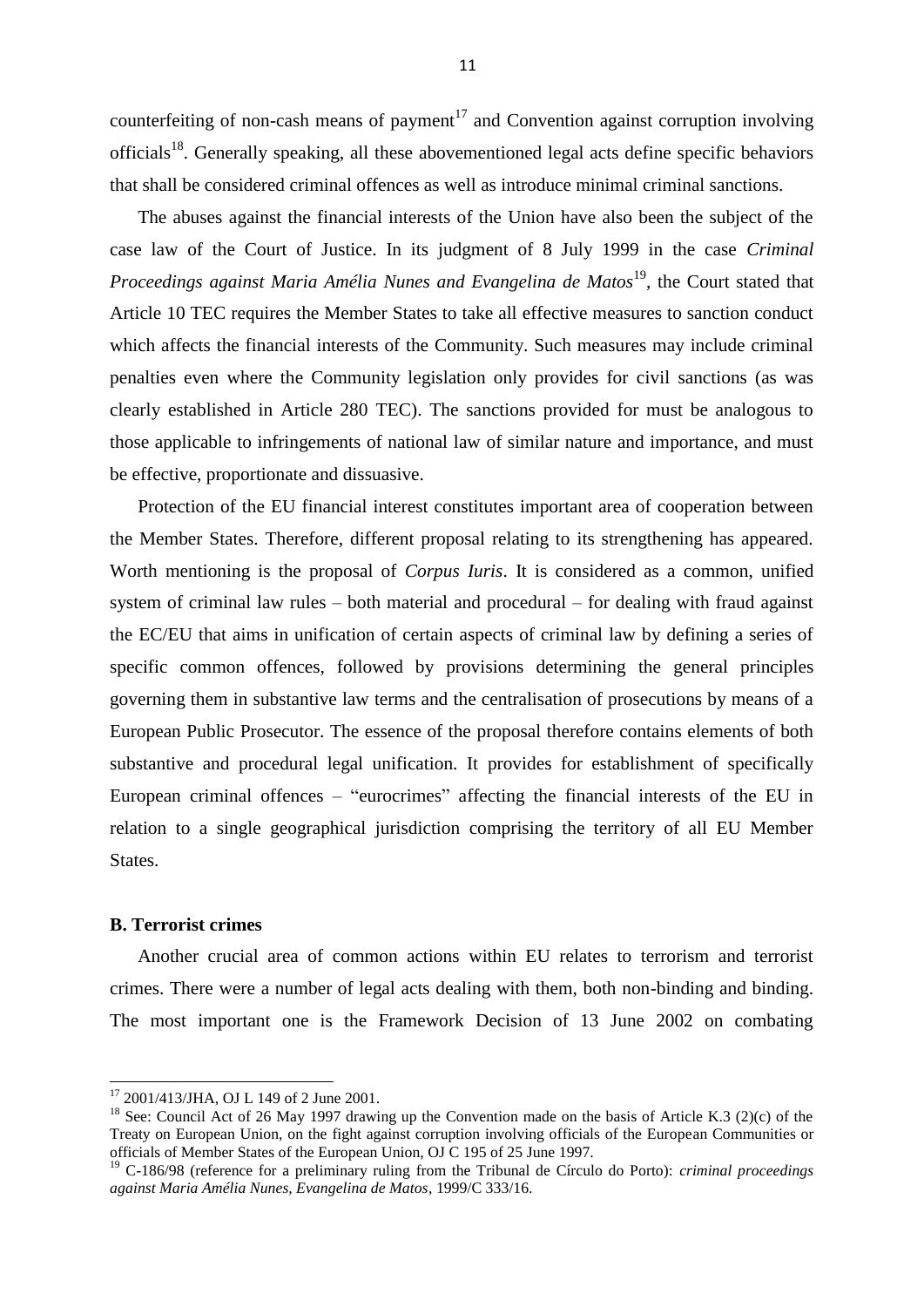terrorism<sup>20</sup>. It gives the definition of a terrorist crime, terrorist-linked offence as well as it provides for the responsibility of legal persons. One should also mention the Framework Decision of 24 February 2005 on attacks against information systems<sup>21</sup>. Also it does not specifically deals with terrorism it relates to the area that potentially may be utilized by terrorists. It obliges the Member States to ensure that illegal access to information systems, illegal system and data interference as well as instigation, aiding and abetting, attempt to commit them are punishable as criminal offences. Moreover, it introduces minimal criminal sanctions.

### **C. Trafficking in human beings and crimes against children**

As an answer for the increase of crimes that infringe predominantly the rights of women and children specific legal instruments were adopted on the EU level. On 19 July 2002 Council adopted the Framework Decision on combating trafficking in human beings<sup>22</sup>. It lists the offences concerning trafficking in human beings for the purposes of labour exploitation or sexual exploitation and gives the minimal criminal sanctions. To protect the children, the Framework Decision of 22 December 2003 on combating the sexual exploitation of children and child pornography<sup>23</sup> was adopted. It requires the Member States to take the necessary measures to ensure that certain criminal behaviours involving coercing and recruiting the children into prostitution or participating in pornographic performances and engaging in sexual activities with a child as well as production, distribution and similar acts relating to child pornography shall be punishable by criminal penalties of a maximum of at least between one and three years of imprisonment.

# **D. Drug trafficking**

 $\overline{\phantom{a}}$ 

Irrespective of important legal documents adopted by EU institutions, EC has joined to the United Nations Convention against Illicit Traffic in Narcotic Drugs and Psychotropic Substances of 20 December  $1988^{24}$ .

On the EU level, one should note the Joint Action of 17 December 1996 concerning the approximation of the laws and practices of the Member States of the European Union to

 $^{20}$  2002/475/JHA, OJ L 164 of 22 June 2002. See also: Framework Decision 2008/919/JHA of 28 November 2008 amending Framework Decision 2002/475/JHA on combating terrorism, OJ L 330 of 9 December 2008.

<sup>21</sup> 2005/222/JHA, OJ L 69/67 of 16 March 2005.

<sup>22</sup> 2002/629/JHA, OJ L 203 of 1 August 2002.

<sup>23</sup> 2004/68/JHA, OJ L 13/44 of 20 January 2004.

 $^{24}$  UNTS, Vol. 1582, p. 95 (entered into force on 11 November 1990).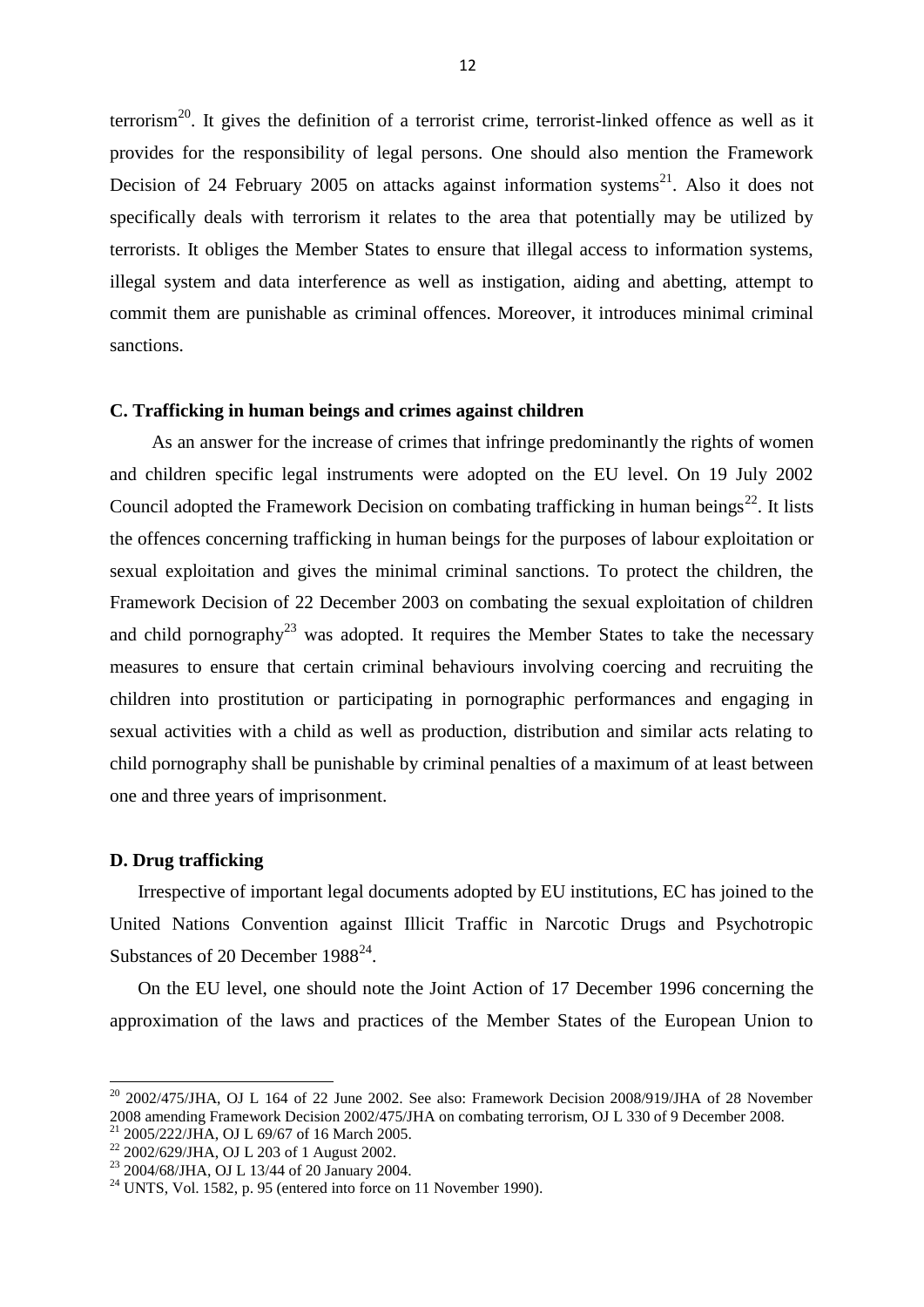combat drug addiction and to prevent and combat illegal drug trafficking<sup>25</sup>. More recently, EU-wide minimum penalties for drug production and trafficking has being introduced to enhance cooperation in this field: in November 2004, the Council adopted the Framework Decision laying down minimum provisions on the constituent elements of criminal acts and penalties in the field of illicit drug trafficking<sup>26</sup>. This decision formally commits the Member States to apply common standards and principles of law enforcement and justice in crossborder drug trafficking.

This sub-part of this article has presented main legal achievements of the EU with regard to the specific crimes that are considered as being the most problematic and requiring concerted, regular actions of the Member States. As one can note, it has been mostly devoted to certain categories of crimes. Nonetheless, it is important to remember that also other criminal behaviors are on the agenda of the EU, like environmental crimes or combating the illegal immigration $27$ .

## **III. TREATY OF LISBON**

### **1. "Communisation" instead of intergovernmental cooperation**

The Treaty of Lisbon has been adopted after long discussions and political turbulences. Finally, it is in force since 1 December 2009. Amongst many reforms provided for in the Treaty of Lisbon, reform of the judicial cooperation in criminal matters is perhaps the deepest and the most visible. The Treaty of Lisbon has abolished the abovementioned " third pillar". The former Article 31 paragraph 1 letter e) TEU has been replaced by the article 83 paragraph 1 Treaty on the Functioning of the European Union [TFEU], which provides as follows:

*The European Parliament and the Council may, by means of directives adopted in accordance with the ordinary legislative procedure, establish minimum rules concerning the definition of criminal offences and sanctions in the areas of particularly serious crime with a cross-border dimension resulting from the nature or impact of such offences or from a special need to combat them on a common basis.* 

*These areas of crime are the following: terrorism, trafficking in human beings and sexual exploitation of women and children, illicit drug trafficking, illicit arms trafficking, money* 

<sup>&</sup>lt;sup>25</sup> 96/750/JHA, OJ L 342 of 31 December 1996.

<sup>&</sup>lt;sup>26</sup> 2004/757/JHA, OJ L 335 of 11 November 2004.

<sup>&</sup>lt;sup>27</sup> See, e.g. Council Directive 2002/90/EC of 28 November 2002 defining the facilitation of unauthorized entry, transit and residence, 2002/90/EC, OJ L 328 of 5 December 2002;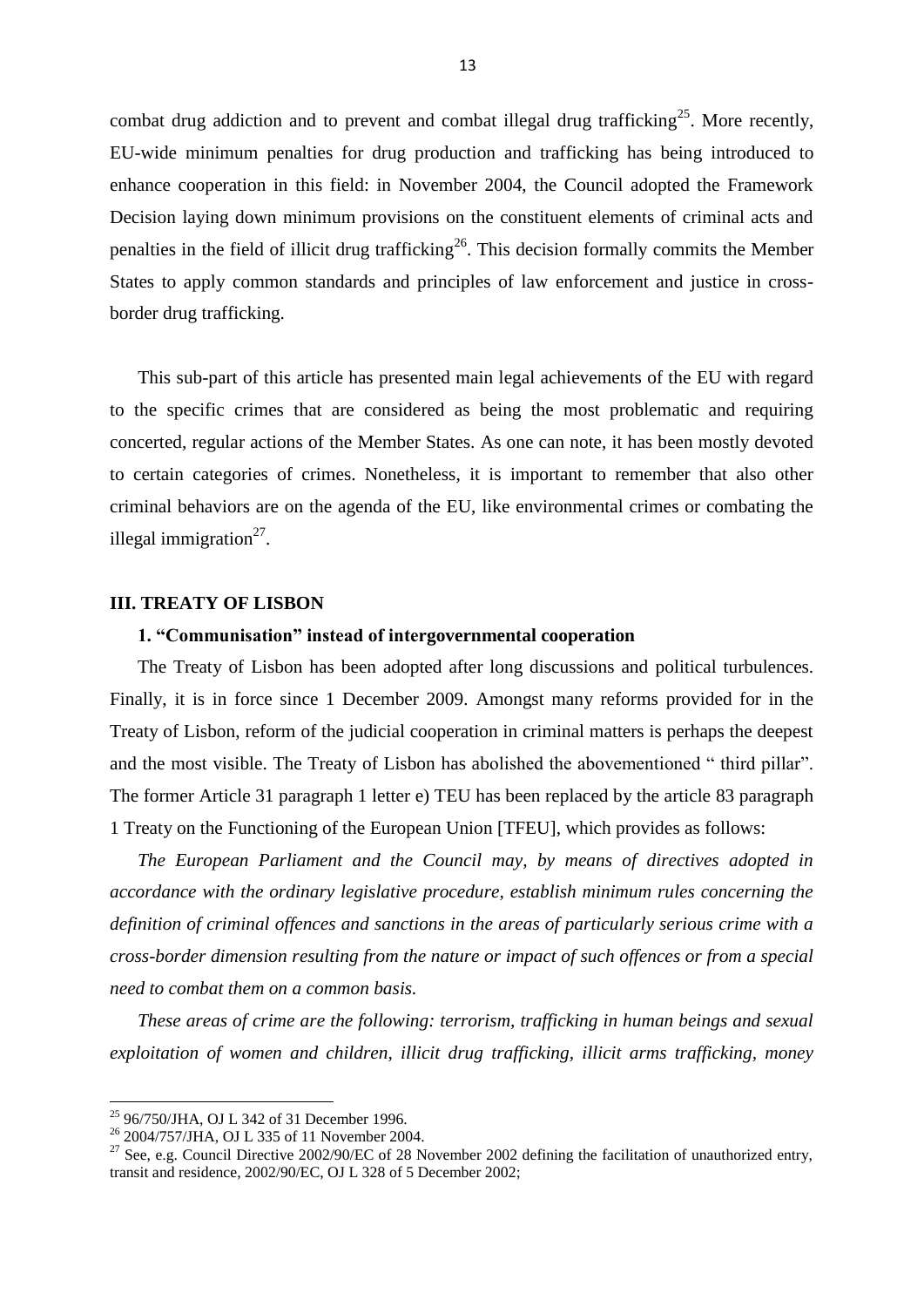*laundering, corruption, counterfeiting of means of payment, computer crime and organised crime.*

*On the basis of developments in crime, the Council may adopt a decision identifying other areas of crime that meet the criteria specified in this paragraph. It shall act unanimously after obtaining the consent of the European Parliament.*

The transfer of this provision from TEU to TFEU is not only of technical nature. The regulations of TFEU adopt the so called "community method" instead of the hitherto prevailing intergovernmental method.

## **2. The ordinary procedure**

The ordinary procedure means the procedure provided for in the article 294 TFEU. The scope of this article does not allow to completely present the ordinary legislative procedure, hence we will limit our considerations to point out the main differences between the new and the old regulations

- the European Commission has a monopoly of the right of initiative;

- the European Council decides by a qualified majority voting instead of an unanimously voted framework decision;

- the European Parliament is involved in the procedure and even has the power to bring a proposal to an end.;

- the Court of Justice ensures the uniformity in the interpretation of the Community law;

- national parliaments may be involved in the procedure<sup>28</sup>.

This change has two main features.

**.** 

First, it is limiting of the sovereign power of the Member States to regulate the criminal matters, e. g. to define types of crimes and to establish penalties. Under the new regulation a simple veto of a state is impossible. Moreover, after 1 January, 2014, it will not even be sufficient to reject a proposal for a directive. Criminal matters were always recognized as one of the most delicate issues regarding the sovereignty of the state<sup>29</sup>. It seems that the authors of the European Constitution and then the Treaty of Lisbon were aware thereof and it was the reason why they established paragraph 3 of the article 83, which will be discussed below.

Secondly, the power of governments was restrained and the competence of the European Parliament was extended. It is worth noting that the prerogatives of national parliaments were

<sup>28</sup> Daniela Pisou, *Reactive Integration: Police and Judicial Cooperation in Criminal Matters: Cooperation Or Communitisation?*, Nordestedt, 2005, p. 7-8.

<sup>29</sup> Christopher Harding, *Exploring The Intersection of European Law and National Criminal Law*, European Law Review 2000, 25(4), p. 380; Steeve Peers, *EU criminal law and the Treaty of Lisbon*, European Law Review 2008, 33(4), p. 507.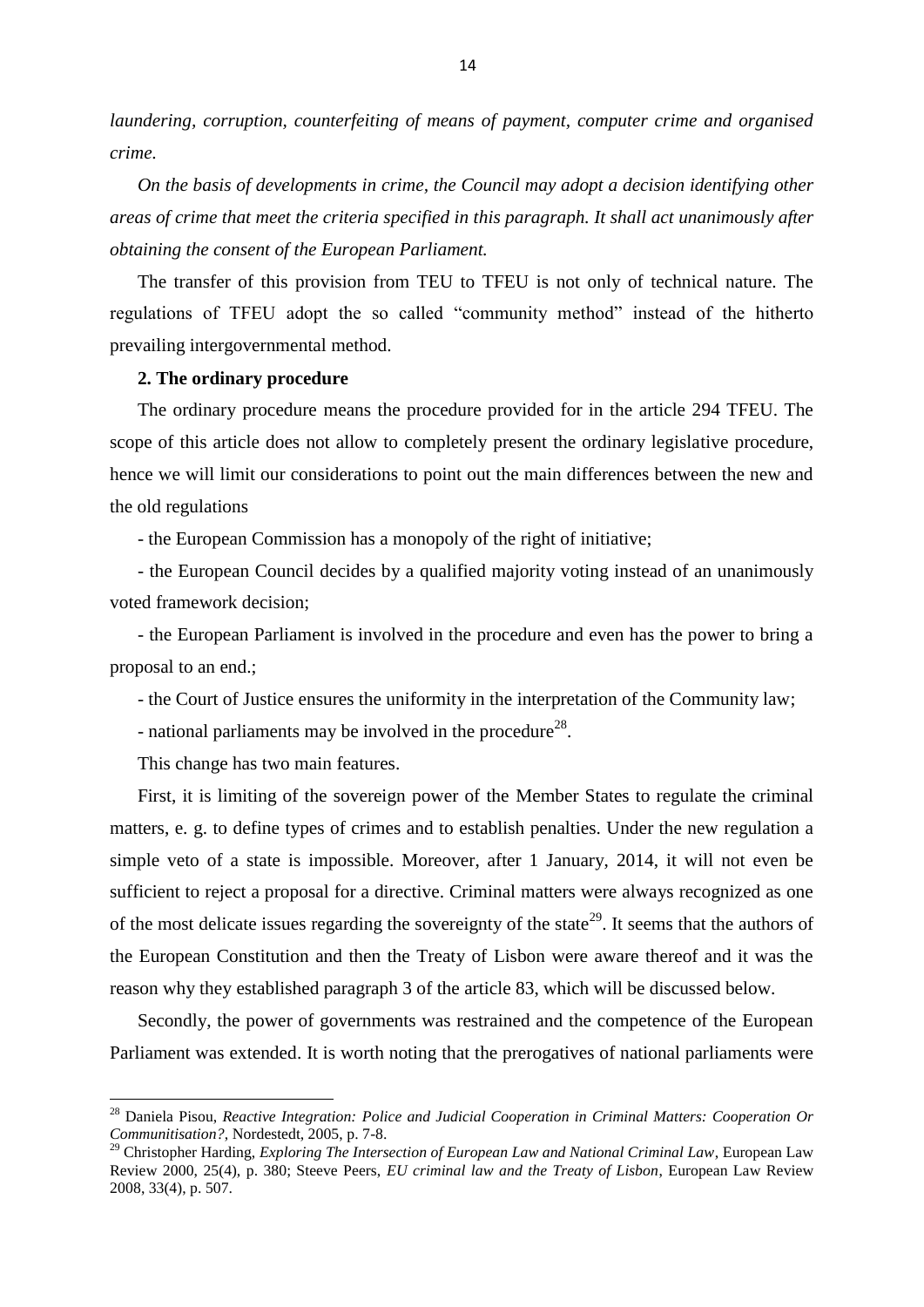also enlarged, however in a very limited scope. Under new regulations, the consent of the European Parliament (at least in a silent form) is necessary to adopt any directive concerning criminal matters.

Such a reform must be welcomed as an attempt to tackle so called "EU democracy deficit". In criminal matters this deficit is especially sensitive, since the criminal law is the deepest interference in the human freedom. The commonly recognized rule: *nullum crimen, nulla poena sine lege* (no crime, no punishment without the statute), sometimes known as *nullum crimen, nulla poena sine lege parlamentaria* (no crime, no punishment without the statute of a parliament), is at least partially fulfilled.

The next consequence of transferring criminal matters to the first pillar is a change of the form of the legal instruments. The former framework decisions were replaced by the directives. Obviously the framework decisions adopted before 1 December, 2009 are still in force. Both types of acts seems to be similar. The general rule is that each member state is obliged to adopt provisions in its own legal system to implement the matter regulated in a framework decision or a directive. The main difference is the direct effect. TEU specified that the framework decisions do not have a direct effect. There is no such provision concerning the directives. According to case law of the European Court of Justice, the directives have only a limited direct effect. An individual can only raise an argument stemming from a directive if a state did not implement it or the implementation thereof is incorrect and only provided that the individual's claim is against a state or its agency<sup>30</sup>. It is hardly imaginable that an argument concerning a directive on the substantial criminal law could be raised by an individual. This is because such directives are the instruments of a state or/and EU. Bearing in mind the traditional function of the penal law as a guarantee for an individual such arguments do not make any sense here, as the EU establishes only minimal rules and any member state can adopt more severe punishments or can criminalize other types of crimes than EU. As a result, the change of the form of the acts will have little impact in practice.

# **3. New areas of crimes**

1

The areas of crime – in comparison to the previous regulation – have been extended. The new areas are: trafficking in human beings and sexual exploitation of women and children, illicit arms trafficking, money laundering, corruption, counterfeiting of means of payment and computer crime. However, as we have mentioned above, some of these areas were regulated

<sup>30</sup> Case C-8/81 *Ursula Becker v Finanzamt Münster-Innenstadt*, Judgment of the Court of 19 January 1982; Case C-91/92, *Paola Faccini Dori v Recreb Srl.*, Judgment of the Court of 14 July 1994; Andrzej Wróbel (ed.), *Stosowanie prawa Unii Europejskiej przez sądy*, Kraków 2005, p. 97-98.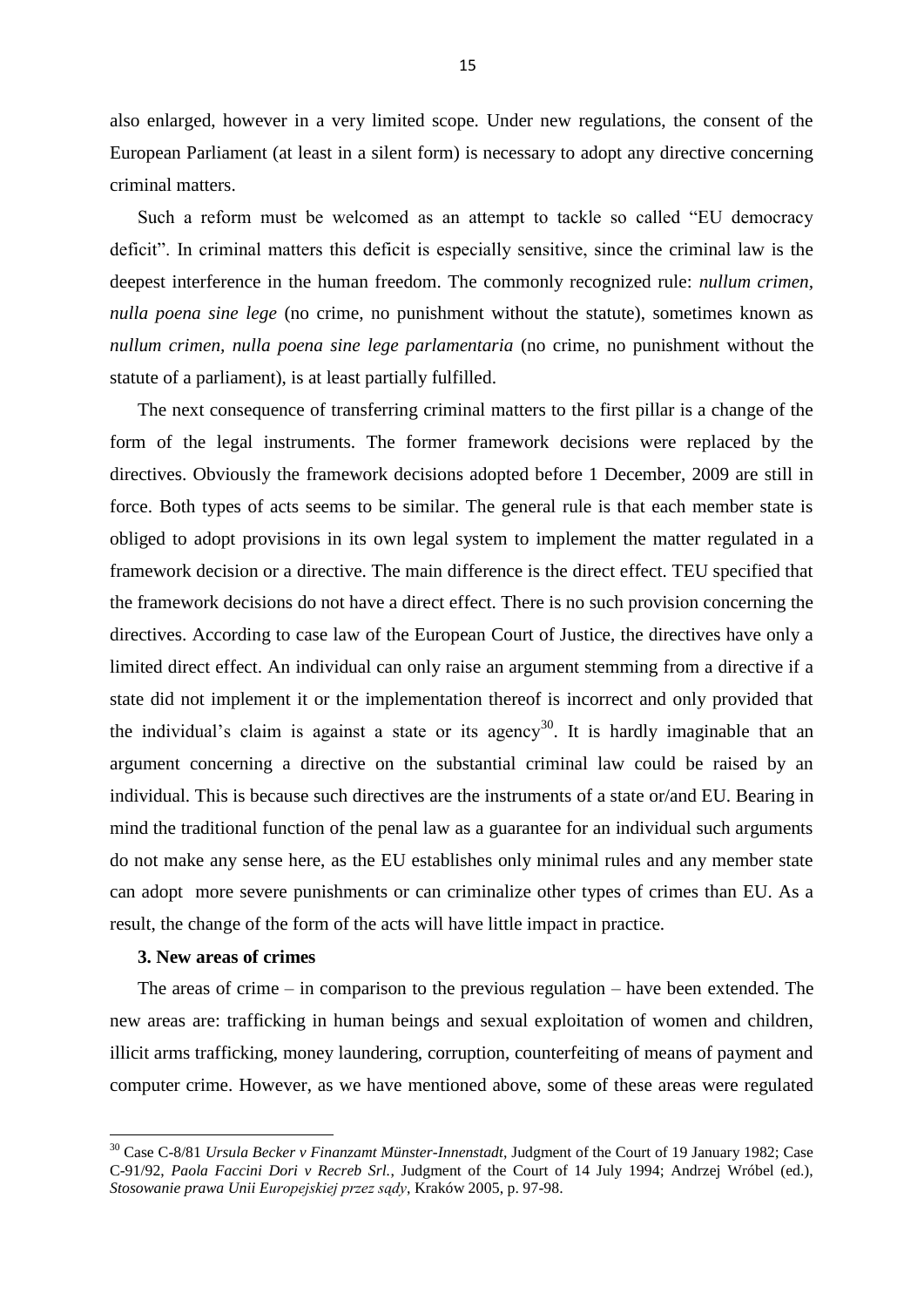by the framework decisions under TEU as well. Such an extension of the list in TFEU can be interpreted in two ways. According to the first option, this change in words does not modify the EU"s competence. This provision is a mere acceptance of the hitherto prevailing practice<sup>31</sup>. However, this extension may be interpreted as giving the expressive competence, which is necessary to the existing acts. The harmonisation of the criminal law in certain other areas was acceptable as long as every state had an option of vetoing a proposal. Under TFUE, where a member state can be outvoted in the European Council, there is no place for the extension of that competence *per facta concludentia*. This interpretation is confirmed by the last part of paragraph 1. To extend the competence of the EU to regulate other areas of crimes, it is necessary to adopt a unanimous decision in the Council. If the enumeration in the paragraph 1 a. 2 was open, such a provision would be out of place. Therefore, we claim that enumeration in the article 83 paragraph 1 is exhaustive.

The wording of the last sentence "on basis of developments in crime" suggests that a proposal of adding new areas of crimes should be justified by the criminological research concerning the development of crime. Such a premise – posed by the German Federal Constitutional Tribunal<sup>32</sup> – seems too restrictive to us. It is true that every decision on penalisation should certainly be based on the rational basis. But it does not mean that extending the EU competences is possible only in case it is some new criminal phenomena. A unanimous decision in the European Council regarding the extension is in our opinion the sufficient protection for the sovereignty of the Member States.

#### **4. Paragraph 2 – new old competence of the EU**

Paragraph 2 of the Article 83 provides as follows:

 $\overline{\phantom{a}}$ 

*If the approximation of criminal laws and regulations of the Member States proves essential to ensure the effective implementation of a Union policy in an area which has been subject to harmonisation measures, directives may establish minimum rules with regard to the definition of criminal offences and sanctions in the area concerned. Such directives shall be adopted by the same ordinary or special legislative procedure as was followed for the adoption of the harmonisation measures in question, without prejudice to Article 76.*

It is a new provision, there was no such regulation in the former treaties. Nevertheless, as we have mentioned above, such a type of competence is nothing new. The provision should

<sup>31</sup> Steeve Peers, *EU criminal law and the Treaty of Lisbon*, European Law Review 2008, 33(4), p. 518.

<sup>&</sup>lt;sup>32</sup> Urteil des Zweiten Senats vom 30. Juni 2009, BVerfG, 2 BvE 2/08, Absatz-Nr. 364 [Judgment of the Second Senate of the German Federal Constitutional Tribunal of 30 June 2009].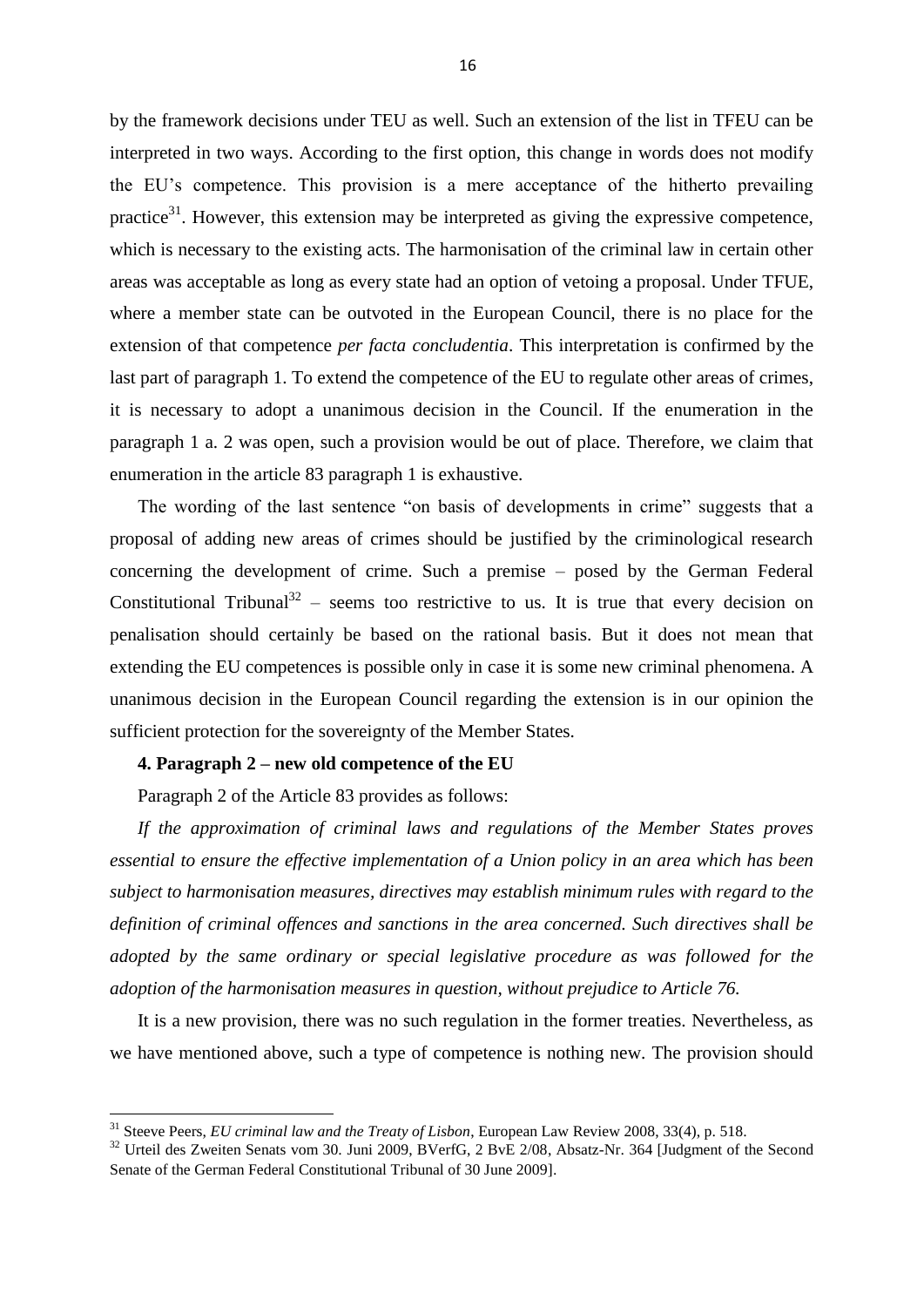be regarded as a formal sanctioning of the decisions of the ECJ in cases  $C-176/03^{33}$  and  $C 440/05^{34}$ .

Nevertheless, this new provision has some importance for the procedure of adopting the minimum rules. Under TEC and the abovementioned decisions of the ECJ, to adopt such a measure, the procedure sufficient for harmonisation measures was also sufficient for minimum criminal rules. Under TFEU the procedure is limited also by so called "emergency brake" regulated by paragraph 3.

The interesting question is the relationship between paragraphs 1 and 2 of the article 83. Distinguishing between these two competences is necessary because of a possibly different procedure. It is argued that in the absence of any express wording to the contrary, each paragraph should be interpreted as a *lex specialis* as regards to the other paragraph<sup>35</sup>. This interpretation, even though logical and formally correct, does not answer the core of the question – what concerns the areas that are mentioned in paragraph 1 and are subject to harmonisation measures by the other articles of the Treaty? We foresee that, as in *Pupino* case, the competence provided in the paragraph 2 will prevail.

# **5. Limits of the "communisation" – emergency brake and opt-outs.**

A possibility of being outvoted in the matters concerning criminal law is considered – at least by part of the countries – as a limitation of their own sovereignty. To satisfy their interests, the Treaty of Lisbon provides for two special instruments of restricting the ordinary procedure – emergency brakes and opt-outs.

Pursuant to article 83 paragraph 3, *Where a member of the Council considers that a draft directive as referred to in paragraph 1 or 2 would affect fundamental aspects of its criminal justice system, it may request that the draft directive be referred to the European Council. In that case, the ordinary legislative procedure shall be suspended. After discussion, and in case of a consensus, the European Council shall, within four months of this suspension, refer the draft back to the Council, which shall terminate the suspension of the ordinary legislative procedure.*

*Within the same timeframe, in case of disagreement, and if at least nine Member States wish to establish enhanced cooperation on the basis of the draft directive concerned, they shall notify the European Parliament, the Council and the Commission accordingly. In such a* 

<sup>33</sup> *Pupino*, Judgment of the Court (Grand Chamber) of 16 June 2005.

<sup>34</sup> *Commission of the European Communities v Council of the European Union*, Judgment of the Court (Grand Chamber) of 23 October 2007.

<sup>35</sup> Steeve Peers, *EU criminal law and the Treaty of Lisbon*, European Law Review 2008, 33(4), p. 516.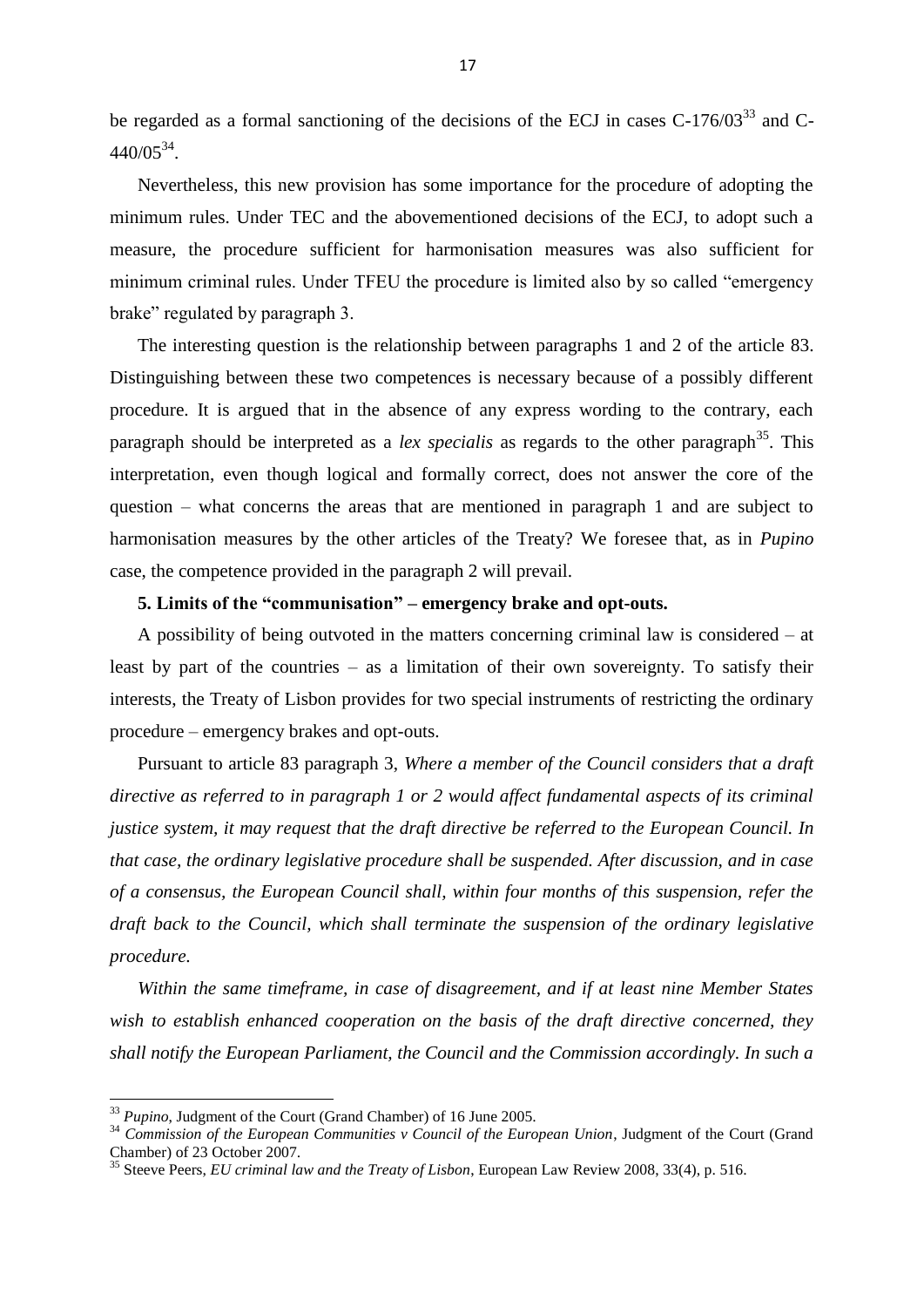*case, the authorisation to proceed with enhanced cooperation referred to in Article 20(2) of the Treaty on European Union and Article 329(1) of this Treaty shall be deemed to be granted and the provisions on enhanced cooperation shall apply.*

The emergency brake seems to be a compromise between unlimited "communisation" and a simple veto<sup>36</sup>. A state that is dissatisfied with a draft cannot veto it, but it can suspend the whole procedure for four months. This suspension cannot be raised on the sole basis of being against the proposal. Each suspension has to be justified by a detrimental effect of a proposed regulation on the fundamental aspects of a state"s criminal justice system. The crucial problem is the meaning of this formula. Most of the authors claim that this provision should be interpreted strictly<sup>37</sup>. Some of them claim that it refers only to the aspects of constitutional importance and rank<sup>38</sup>. The other claim that strict interpretation excludes from the scope of this article certain constitutional problems and shall be referred only to the criminal justice system<sup>39</sup>. The latter option seems to abstract to apply. In modern constitutions there are catalogues of personal rights and freedoms – also of rights concerning criminal justice. Therefore, it is impossible to distinguish what is "constitutional" and what is "criminal" law. As examples of the areas that might affect fundamental principles of states' criminal justice, we can enumerate: the minimal penalties, the principle of fault, the sentence for life, offences concerning the question of religious freedom and freedom of speech and criminal responsibility of legal persons<sup>40</sup>. What is important is the wording of this provision. The word "would" instead of – for instance – "might", "may" or "could" means that a state must be sure that such a draft would affect its system. The sole possibility of such a detriment is not sufficient.

A broad interpretation of this provision may result in a risk, that calling for suspension would be used by the Member States to achieve other aims than protecting principles of their own systems. A state could suspend a procedure of adopting a directive to make pressure on the other states e. g. to change a decision concerning other matter, perhaps even not a criminal one. To protect the Union before such a practice, the Treaty provides for a "fast track"

 $\overline{\phantom{a}}$ 

<sup>36</sup> Steeve Peers, *EU criminal law and the Treaty of Lisbon*, European Law Review 2008, 33(4), p. 526.

<sup>37</sup> Steeve Peers, *EU criminal law and the Treaty of Lisbon*, European Law Review 2008, 33(4), p. 527; Ester Herlin-Karnell, *The Lisbon Treaty and the Area of Criminal Law and Justice*, European Policy Analysis 2008, 3, p. 6-7, Marco Mansdörfer, *Das europäische Strafrecht nach dem Vertrag von Lissabon - oder: Europäisierung des Strafrechts unter nationalstaatlicher Mitverantwortung*.

<sup>38</sup> Marco Mansdörfer, *Das europäische Strafrecht nach dem Vertrag von Lissabon - oder: Europäisierung des Strafrechts unter nationalstaatlicher Mitverantwortung*.

<sup>39</sup> Steeve Peers, *EU criminal law and the Treaty of Lisbon*, European Law Review 2008, 33(4), p. 526.

<sup>40</sup> Martin Heger, *Perspektiven des Europäischen Strafrechts nach dem Vertrag von Lissabon*, Zeitschrift für Internationale Strafrechtsdogmatik, 2009, 8, p. 414.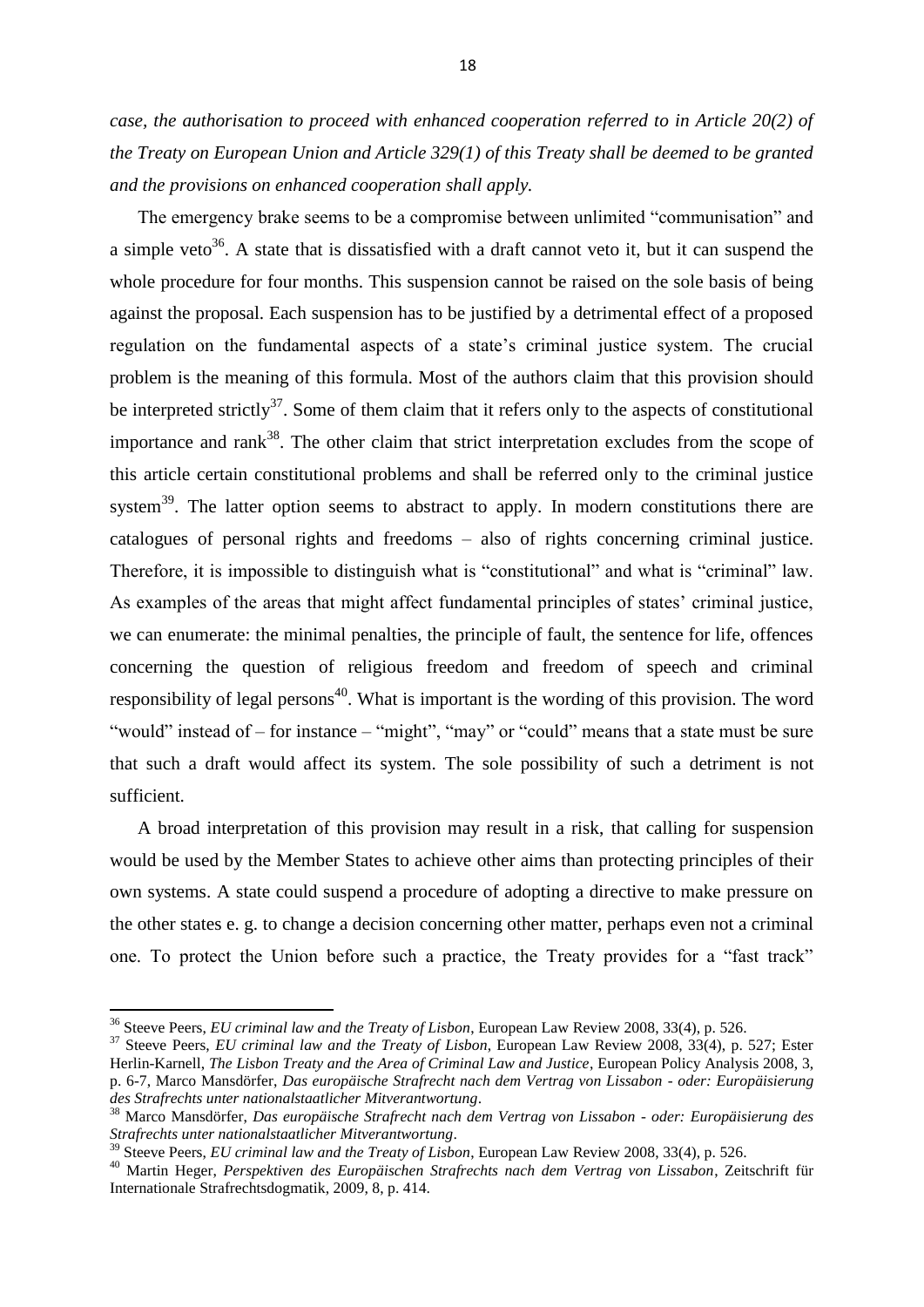enhanced cooperation. Nine countries – after a disagreement on an issue of criminal matter – can establish enhanced cooperation without the whole ordinary procedure provided in such cases in the articles 326-334 TFEU.

For Denmark, Ireland and United Kingdom emergency brake has been recognised as not a sufficient protection of their sovereignty in criminal matters. These countries have opt-outs in criminal matters, which means that they are bound by the provisions concerning criminal matter only if they want to<sup>41</sup>.

## **6. Proposal for a first directive**

Up till now, there is no directive adopted under TFEU. However, there is a pending procedure concerning the first proposal of: Directive of the European Parliament and of the Council on combating the sexual abuse, sexual exploitation of children and child pornography, repealing Framework Decision 2004/68/JHA. The proposal contains new types of crimes, for instance organisation of travel arrangements with the purpose of committing sexual abuse or offences in IT environment. The main aim of the proposal is to increase the level of criminal penalties.

## **IV.CONCLUSIONS**

**.** 

The firm and unequivocal evaluation of the changes introduced by the Lisbon Treaty with relation to harmonisation of penal law constitutes a quite difficult task.

However, in general terms it should be assessed positively. Unquestionably, it is a longawaited answer for the inadequacies of legal instruments that could be adopted in this area. There is no doubt that both conventions and framework decisions have not been the most appropriate means of bringing in the legal framework. Conventions as international treaties governed by international law have not still been adopted by all EU Member States; the main difficulty with framework decisions has been the lack of any sanction for their nonimplementation.

The changes brought about by the Lisbon treaty allows for the further unification of the system of substantive law that deals with the crimes considered to be the most challenging for the EU.

It is possible to notice to important aspects of these changes.

<sup>41</sup> Steeve Peers, *UK and Irish opt-outs from EU Justice and Home Affairs (JHA) law*, University of Essex 2009.